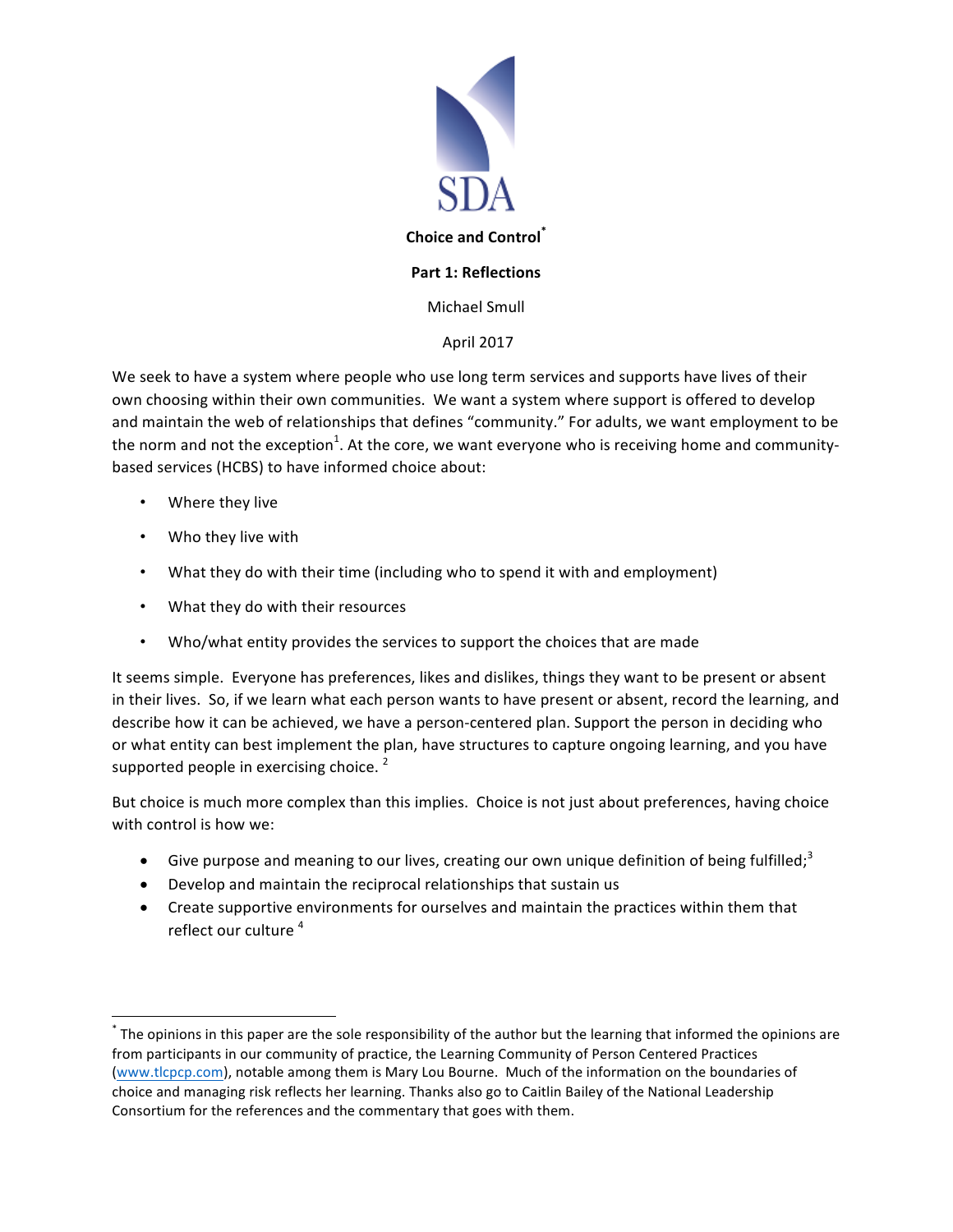• Manage our day to day lives so that we have more of the moments that make up good days, fewer of the moments that make up bad days, and can cope when we experience loss or have a bad dav<sup>5</sup>

And supporting choice requires that we recognize that:

- Everyone has preferences, likes and dislikes, and this is true regardless of the presence, nature, or severity of disability, age, or condition(s)
- Everyone communicates these preferences, but some communicate them differently. Some people can only communicate with their behavior $^6$ . Some people have given up telling us as no one has listened. Some people have escalated from words to behaviors because we did not act on what we were being told. Regardless of how people communicate we need to have the skills and structures needed to listen and act on what we hear.
- Questions about how someone wants to live require exploration and reflection. Most people need to be engaged in a process of discovery and exploration before being able answer questions about how they want to live. This is particularly important for those who haven't had control over the key elements that determine quality of life, have had limited life experiences, and/or don't know what is possible<sup>7</sup>. For these individuals, a structured process of discovery followed by support around possibilities, priorities, and tradeoffs is needed for informed choice.
- Some people know just what they want from the long-term support and service (LTSS)system. They have done the reflection without system support and do not want or need to engage in an elaborate or even a simple process to arrive at an answer they already know. But, some are asking for what is available without knowing what is possible. One of the challenges for those who work in the system is to be able to distinguish between the two groups and to offer assistance to those who would benefit.
- Those who have not had control or experienced a loss of capacity often need to try new things to discover what they want. All of us learn through trial and error. Most of us can think of something we were reluctant to try that turned out to be an important part of our lives. Conversely there are things we thought we would love that we do not want to repeat. For people without the relevant life experiences, trying and learning is essential.
- Past trauma may impact current choices. Where we are listening to trauma survivors we need to take the impact of trauma into account.<sup>8</sup> For some people that means understanding what a safe environment means to them and helping them to get it. For many there is a need to have good clinical input into how we understand and how we support the person so that they are in an environment that is healing.<sup>9</sup>
- What someone wants may present a risk we should not support. The best response is often more complex than simple prevention. Those who are paid to support people are expected to provide the support in a way that assures reasonable safety without unduly constraining choice. At the extremes, this seems clear. A person receiving 24-hour support who wants to live in city and walk by herself, but does not cross streets safely will have people with her. (And may have a goal of learning to cross streets safely.) But what about people receiving 24 hour support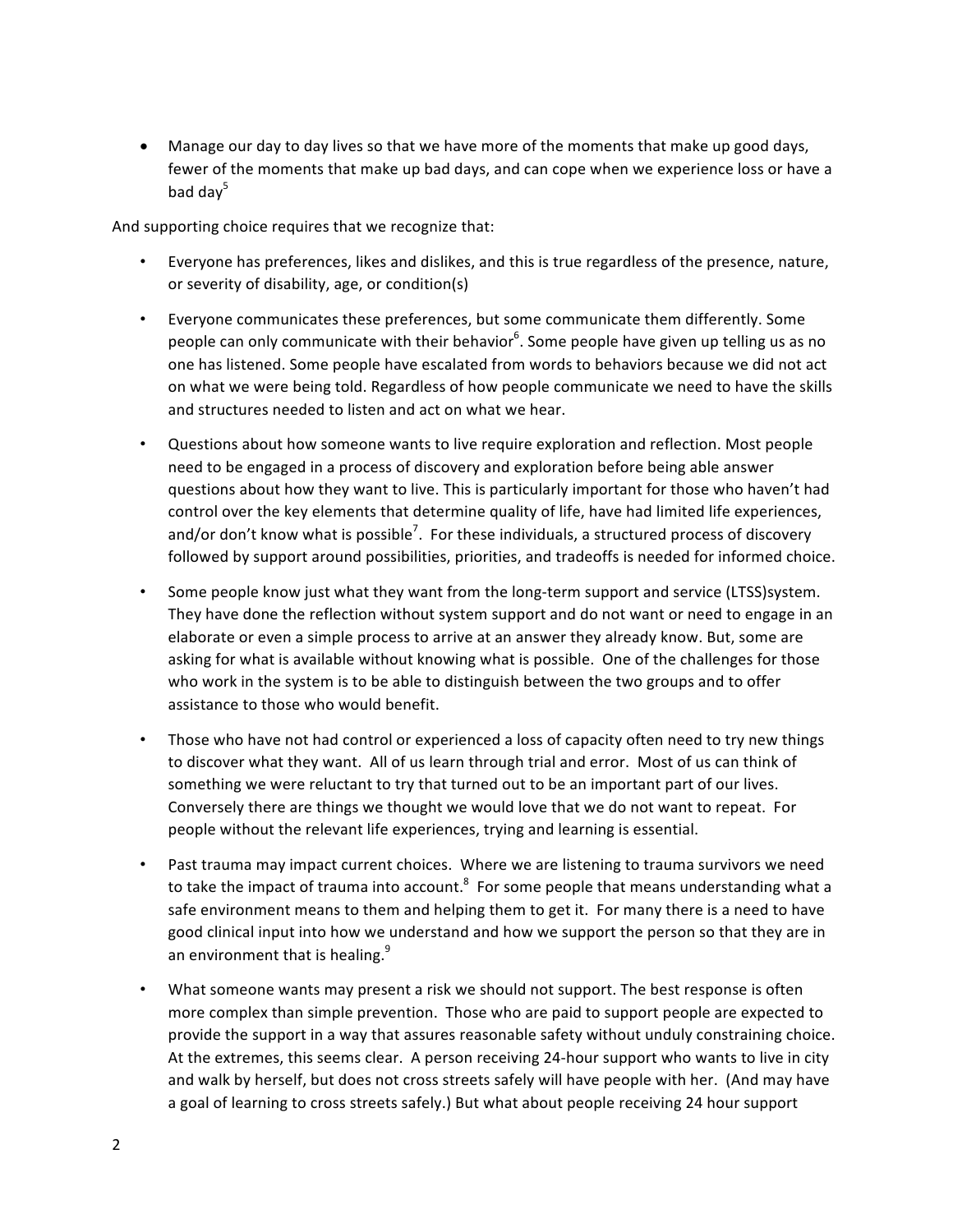whose weight gain has resulted in high blood pressure or diabetes? Where is the boundary between encouraging and coercing? Do we have a deep enough understanding of the person and her/his circumstances? What about those whose aggression needs to be constrained but who are in a setting that is toxic and is the source of the aggression? A part of the essential skill set for those who plan for services is being able to assess not just severity and nature of risk but the complex issues that go with understanding and addressing risk.

The more dependent the person is on publicly-funded services the greater the potential for not being listened to, for losing control, for the setting to be determined by what is funded and available, and for life within the setting to be determined by what works for those delivering the services.<sup>10</sup> But this is not the goal or the intention of those who manage systems or those who provide services. To be successful we need to understand the complex issues embedded in supporting choice and have processes and structures that addresses them. This essay provides a brief overview of the issues and a process.

### **What do we mean by informed choice?**

Supporting people in having informed choice requires that:

- The person knows what she or he wants,
- The person knows what is possible, and
	- $-$  What is possible includes what is desirable
- The person knows and understands the risks and "trade-offs" and has been assisted in finding the best balance among them.

### **Choice and boundaries**

Choice has boundaries for everyone, so the question isn't "are there boundaries on choice" but should the boundaries on choice be different for this person who is using services? And if the answer is "yes", how and why are the boundaries different? As we look for answers we should keep in mind that:

- Restricting choice is restricting liberty and any restriction beyond those imposed on ordinary citizens should represent the least restriction.<sup>11</sup>
- Even where there is guardianship or other legal arrangements, there is an expectation of the use of substituted judgment and supported decision-making<sup>12</sup>. There is an expectation that the legal representative learns what the person would choose and supports that choice unless there is an issue of risk. Even then the guardian is expected to help the person have as much of what they were looking for as possible, with best practice being supported decision making.
- The more dependent someone is on paid services the greater the responsibility of the organizations providing the services in discovering and supporting choice. Those who plan and implement plans need to keep in mind that greater dependence does not automatically translate into greater restrictions.
- Where there is a tension between supporting choice and assuring health and safety, the thoughtful resolution of that tension (one that describes a working balance between them), is part of the core of person-centered practices. $^{13}$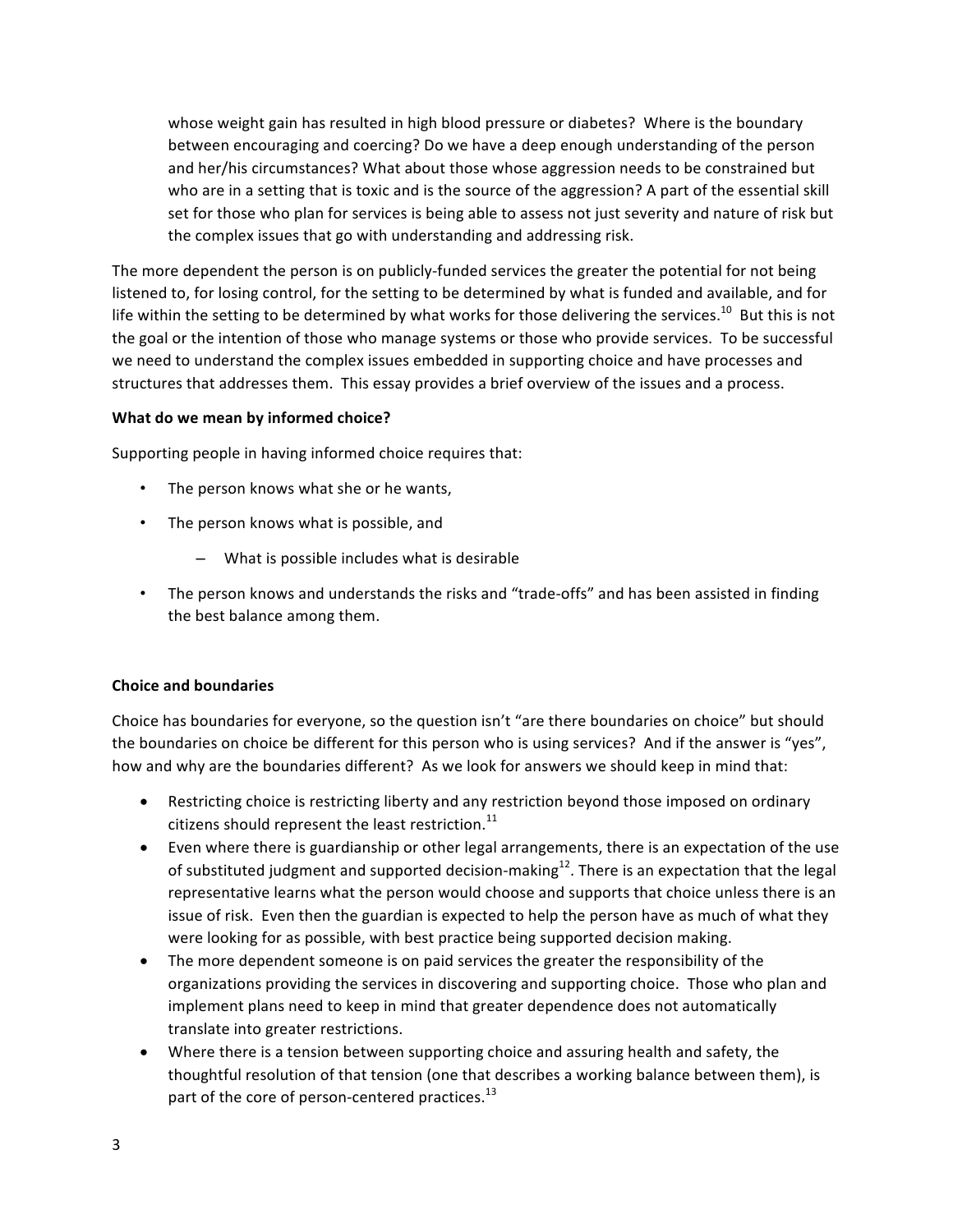The boundaries on choice for all of us include:

- Those imposed by society
	- Laws
		- One of the boundaries on our behavior is the set of laws that describe what the boundary is and the penalty for crossing that boundary. Where someone's disability, age, or condition is mitigating, the legal penalty may not be assessed but there are often other consequences (e.g. social isolation, behavior interventions or programs that restrict liberty).
	- Expectations/values
		- Each setting within a community has a set of expectations that those who wish to be valued follow. There are typically expectations of dress, appearance, and behavior. These expectations and values vary from family to family and culture to culture.
- Our personal values
	- $-$  Our expectations of what is and is not acceptable behavior affects who we will spend time with, what we do with our time, and how we use our resources<sup>14</sup>.
- Tradeoffs. One choice creates boundaries on other choices.
	- $-$  One of the significant challenges for all of us is the recognition that we cannot have it all. There are always tradeoffs. Most choices, once made, impact and often limit other choices. It can be the immediate choice (eating dessert) that impacts on a longer-term choice (losing weight). It can be a dislike of cold winters and the importance of living near your family in Minnesota. Spending money on one thing reduces the amount available for other things. It also involves learning, as when an initial compromise between competing priorities is found to be less than satisfactory. And it changes over time. Making significant decisions and the compromises that go with them is often done with the support of someone you trust. For those who use services having a trusted supporter who helps you find the balance that works for you is at the core of supported decision making. It is support, not control, and the person at the center makes the final decision. Some examples -
		- If it is important to you to live near your extended family, or with people who share your culture, then that creates boundaries on where you live.
		- People may move to take a job or be near their place of employment. Others may choose to undertake long commutes so that they can continue to live in a desired (or affordable) place
		- People take on responsibilities (e.g. grandparents raising their grandchildren, parents who are the primary support for adult children with disabilities, children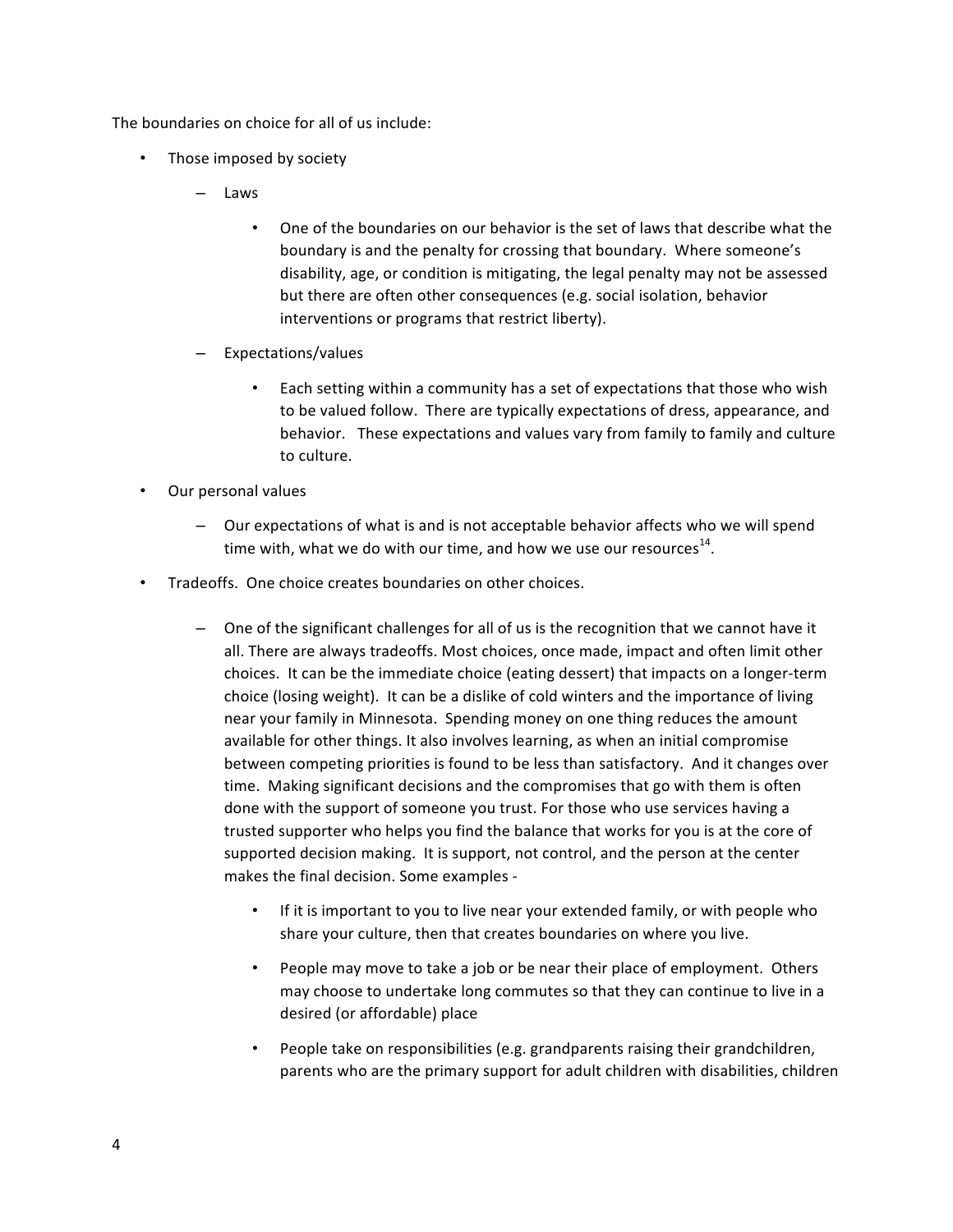supporting aging parents) that they see as more important than the time they would have had for leisure or to fulfill personal goals.

**Resources** 

 $-$  All of us make choices about what we do with our resources and experience the tradeoffs that go with those choices. When looking at our income we know that spending on one thing means we do not have money for another. To have the income we see as necessary we may work more than one job and reduce the time for other pursuits (another tradeoff). But the resources available to us includes more than money, it includes those available from family, friends, and from our communities<sup>15</sup>. Where we live and who we live near impacts on the resources available for our support<sup>16</sup>. What family and friends are willing and able to offer and how that balances with our needs is another resource boundary.

- Our individual assessment of reasonable risk.
	- One person's assessment of excessive risk is another person's definition of "real" fun. Whether it is an assessment of physical risk such as sky diving, bungee jumping, or swimming with sharks, or an emotional risk such as public speaking we each make assessments or what constitutes reasonable risk. We each evaluate risk and its immediate or potential gain against our assessment of consequence. Does the immediate pleasure of dessert outweigh the short-term consequence of going off our diet? We balance gain and consequence, using our own calculus, to determine whether we will follow advice that reduces health risks, such as sufficient exercise or sleep, or a balanced diet.

People with long term services and support needs have these same boundaries on choice as do typical citizens. But those in the US who are receiving services funded by the Center for Medicare and Medicaid (CMS) as home and community-based services (HCBS) typically have additional boundaries<sup>17</sup>. CMS says the setting must:

- Be integrated in and support access to the greater community
- Provide opportunities to seek employment and work in competitive integrated settings, engage in community life, and control personal resources
- Ensure the individual receives services in the community to the same degree of access as individuals not receiving Medicaid home and community-based services

For people who use services one of the core questions is should there be additional boundaries? Those who provide the services are expected to both support choice and mitigate risk. We are asked to decide what constitutes reasonable risk. Where do we simply support choice, where do we encourage alternatives, and where do we exert control? How we consider risk and how we mitigate risk is addressed briefly in what follows and in detail in a separate paper.

#### **Consequences**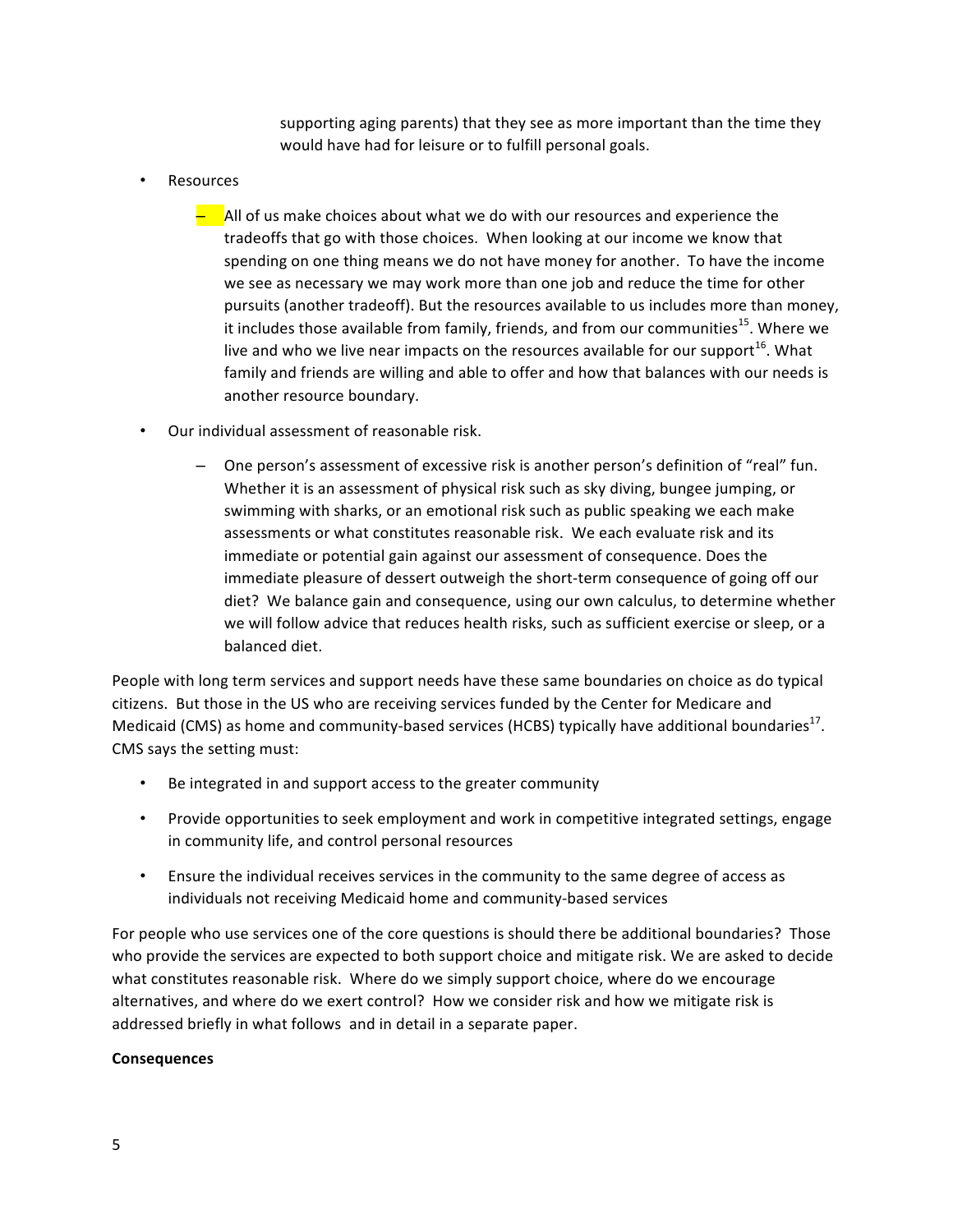Choices have consequences. Some are immediate, some are long term. Some enhance the quality of our lives and some have a negative impact. For typical citizens that right to make legal choices with bad, even ruinous, consequences is unconstrained by society. The boundaries on choice imposed by society through statutes are largely present in the form of the consequences that occur after the choice is made. Those of us who drive over the speed limit are risking the consequence of a fine, increased probability of accidents, and increased insurance costs. Consistent spending in excess of resources can result in bankruptcy. But for people dependent on the service system there is an expectation that the organizations will support choice making while preventing the exercise of choice where there are potential harmful consequences. $^{18}$ 

While we want to prevent harmful consequences, we must also recognize that much of the learning about choice comes from having made "bad" choices<sup>19</sup>. But, we want it to be learning, not trauma. Where there is repetition without the expected learning, we need to understand the reason for the lack of change in behavior that reflects the learning we anticipated, and determine if there is a way to help. And all of this needs to be balanced with everyone's right to make bad choices. Within disability-based services we often hear people talk of "natural consequences", which always refers to the negative consequences experienced after making a "bad" choice. What is often missed is that the behavior may reflect being trapped in a setting that is toxic to the person or that there may be less painful ways of learning that the person missed because of their circumstances.<sup>20</sup>

### **Trajectory**

As Michelle (Sheli) Reynolds, (of the UMKC Institute for Human Development) has noted, the consequences of making choices not only determines the present but it often creates a direction for the future, a trajectory<sup>21</sup>. For people with Intellectual or developmental disabilities decisions that lead to segregated settings earlier in life make efforts toward inclusive settings later in life less likely and more difficult. If we want people with significant disabilities to have relationships within the broader community as adults being in inclusive classrooms as young children creates a foundation to build on<sup>22</sup>. If you leave school for work in competitive employment, then helping you leave a segregated work or training setting later is not an issue<sup>23</sup>. But it is not only the "big" choices it is also all the recommendations that set expectations that are made by professionals throughout a person's life

### **Quantity and Quality of Choice**

There is literature that shows that too many choices overwhelm the person making the choice. In the Paradox of Choice, Barry Schwartz<sup>24</sup> notes that

"...as the number of choices keeps growing, negative aspects of having a multitude of options beings to appear. As the number of choices grows further, the negatives escalate until we become overloaded. At this point, choice no longer liberates but debilitates." (pg2)

For most of us, in most circumstances, a few desirable choices are sufficient. But they must be desirable, taking a vegetarian to a butcher shop is not an acceptable way of offering choice. It is not uncommon in some systems to be told that the only choice available is either this house with a vacancy or to be homeless. Where the housemates are not people the person would choose to live with this is not an acceptable choice<sup>25</sup>. There is the other extreme. In some systems, people with disabilities and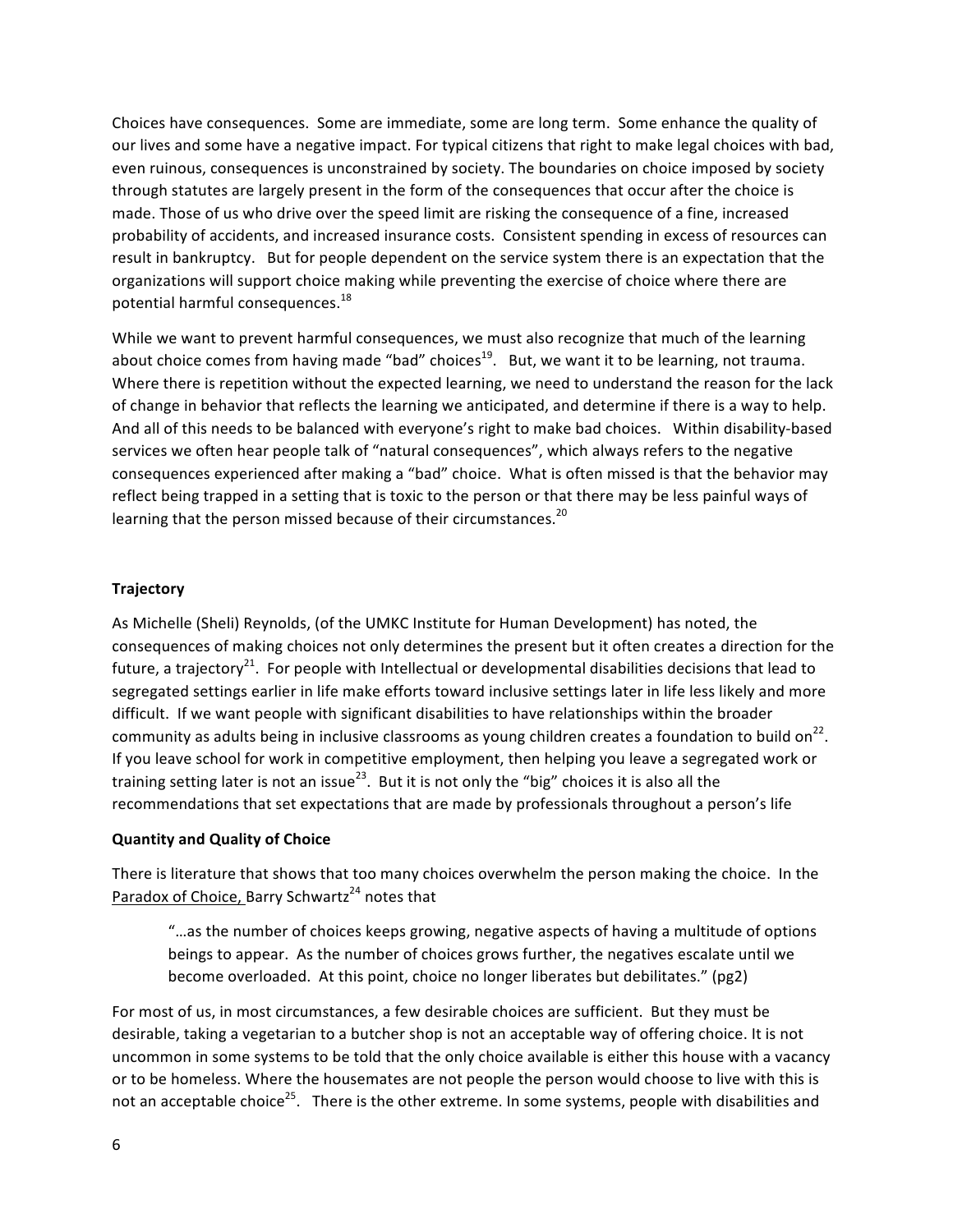their families, have reported being given a list of 50 service providers and told that they needed to "choose" one. Without guidance and support in making an informed choice, those being asked to choose report frustration and fear as they don't have the information about the quality of services offered or a process to determine the best "fit".<sup>26</sup>

# **Choice and culture**

We are supporting choice, in large part, to help people be a part of their own communities and each community has its own culture. As noted by Chavis and Lee<sup>27</sup>:

"Every community is organized to meet its members' needs, but they operate differently based on the cultures, religions, and other experiences of their members...Global migration has led to an assortment of communities based on people's needs and desire for that sense of trust, belonging, safety, and caring for each other."

Culture has a dramatic effect on choice but its impact can be missed if disability is the foreground and culture is the background<sup>28</sup>. Supporting individual choices around spiritual life and celebrations is a beginning but the impact of culture goes beyond both. American culture emphasizes individual choice and the importance of autonomy. Other cultures are more deferential to collective choice<sup>29</sup>. How authority for choice making is vested also varies from culture to culture. Authority can be primarily with the person, or with particular family members, or with professionals. (See Sheena Iyengar's Ted Talk: The art of choosing<sup>30</sup>) Where there is a tension between the person's desires and those of key family members or professionals, what consideration should be given to each? How should the issue be addressed? If we only listen to the person about a choice, what will the consequences be? If part of what matters to the person is being a valued member of his or her family, his or her community, then we must understand and account for the culture of the person. We still support the person in her or his choice but it needs to be an informed choice.

### **Choice architecture**

How choice is presented influences the choice that is made. This is often referred to as choice architecture<sup>31</sup>. The example often used is that of participating in a retirement savings. When new hires must opt in to be part of plan, participation is much less than if they have to opt out. Sales of gum and candy are higher if they are placed where you wait in the checkout line.<sup>32</sup> How we present choices for those who use services has a significant impact<sup>33</sup>. For those who have spent years in segregated settings being in an integrated setting can be seen as a positive opportunity or as a frightening prospect depending on how it is presented  $34$ .

### **What needs to be absent**

Part of what drives the desire for change is the need to eliminate or avoid things that the person dislikes, finds irritating, or cannot tolerate. It is not about having a perfect life. The presence of some things that we dislike is inevitable and part of the tradeoffs that we make in life. (E.G. Almost everyone with a partner can describe aspects of the partner's behavior they find irritating.) But when we cannot tolerate something we seek to change our environment. Many people with significant disabilities or health challenges have found themselves trapped in settings that had aspects that they strongly disliked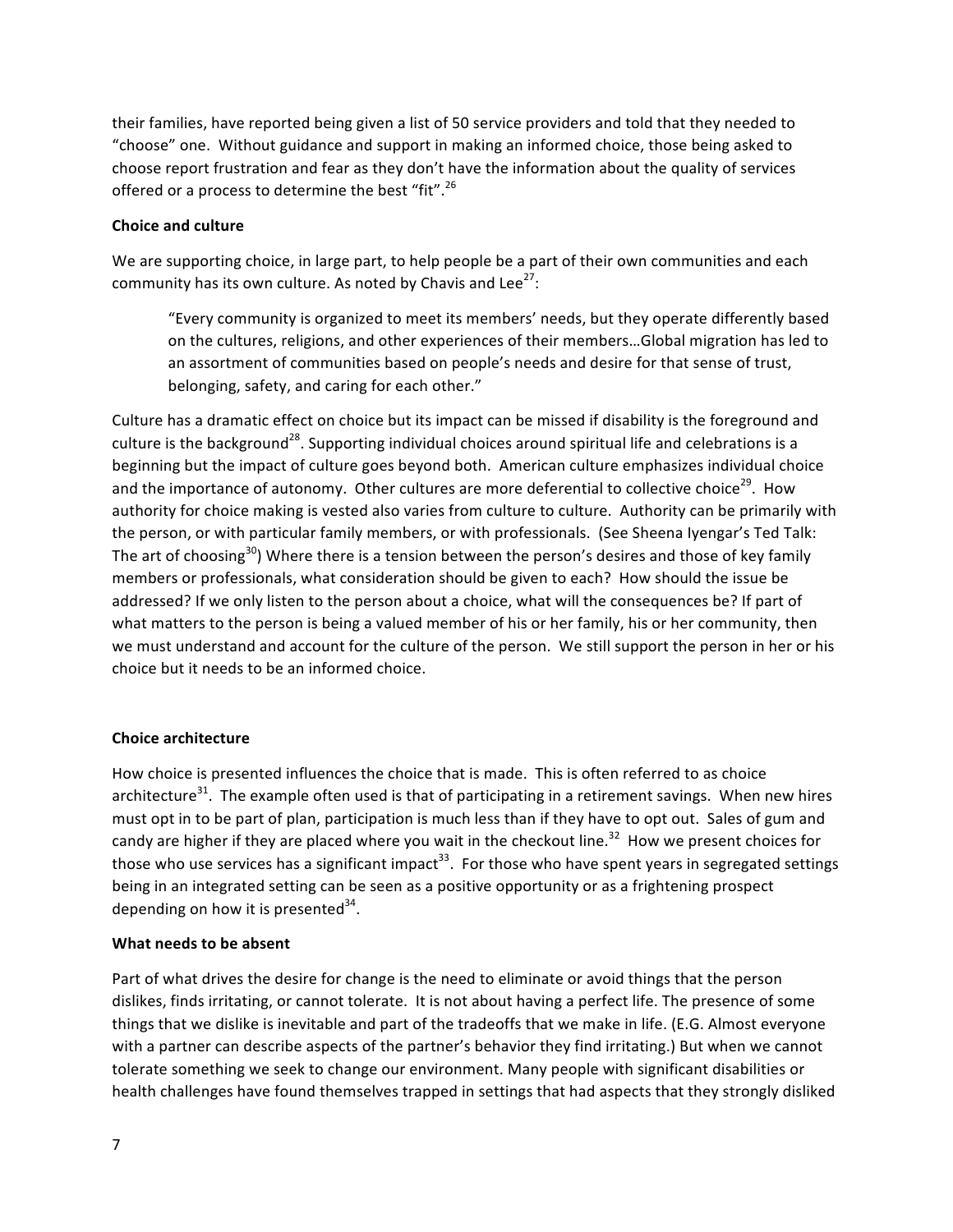or could not tolerate<sup>35</sup>. Where people cannot change the setting their response is "non-compliance" while the response of the service system may be a behavior program or medication (or both) with the goal of having the person conform<sup>36</sup>. The response of the person who feels trapped may be aggression or depression.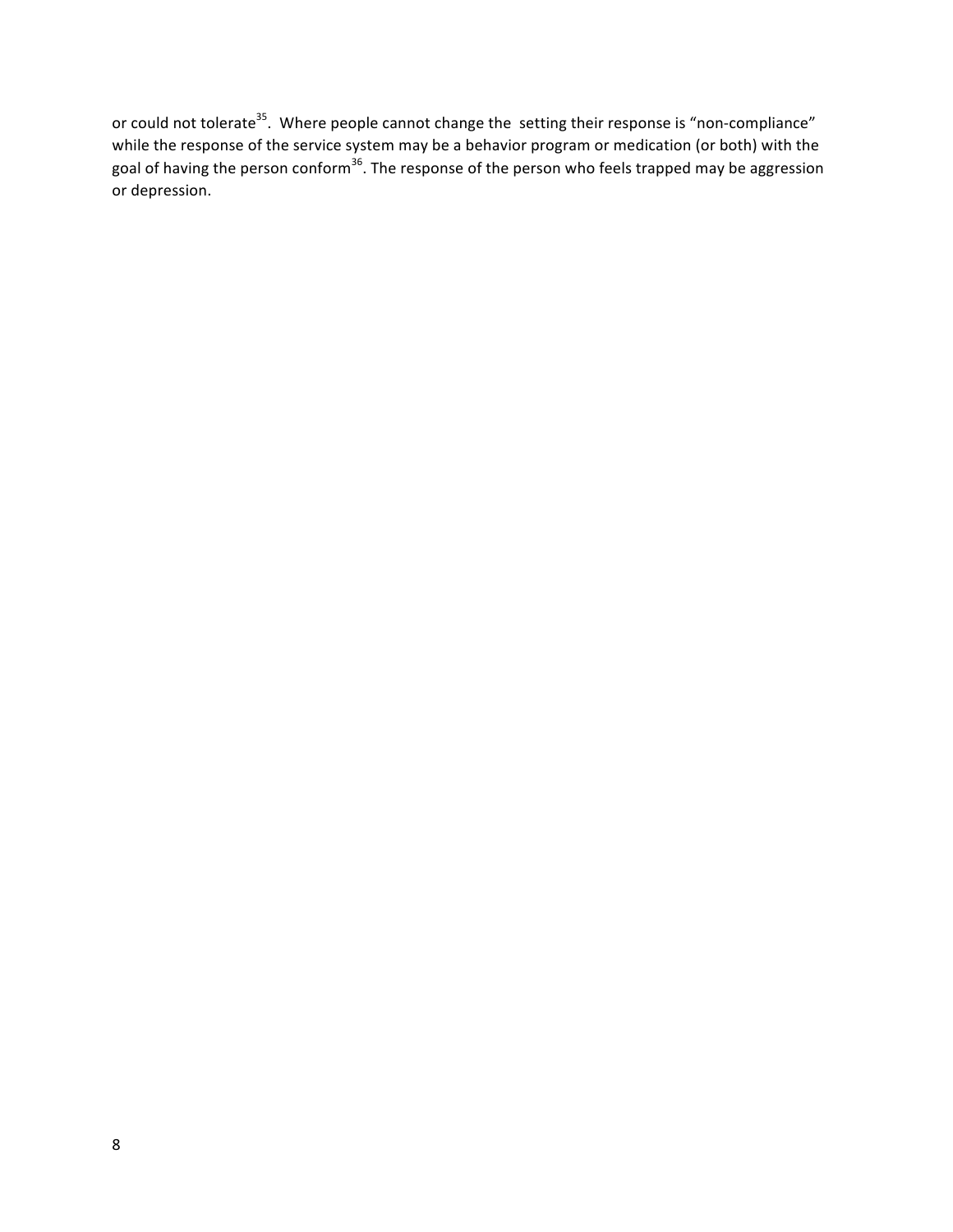### **Part 2 - Supporting Choice – A process**

### **First a framework**

In the work that The Learning Community for Person Centered Practices (TLCPCP) has done we have found it helpful to use a framework that divides issues in to what is "important to" the person and what is "important for" the person.

What is important to a person includes those things in life which help people to be satisfied, content, comforted, fulfilled, and happy. It includes:

- People to be with /relationships
- Status and control
- Rituals or routines
- Things to do and places to go
- Rhythm or pace of life
- Things to have

What is important for includes:

- Issues of Health
	- Promotion of wellness (ex. diet, exercise)
	- Prevention of illness
	- Treatment of illness/ medical conditions
	- Issues of Safety
		- o Environment
		- $\circ$  Well-being (physical, emotional)
		- o Free from fear
	- What others see as necessary to help the person:
		- $\circ$  Be valued
		- $\circ$  Be a contributing member of their community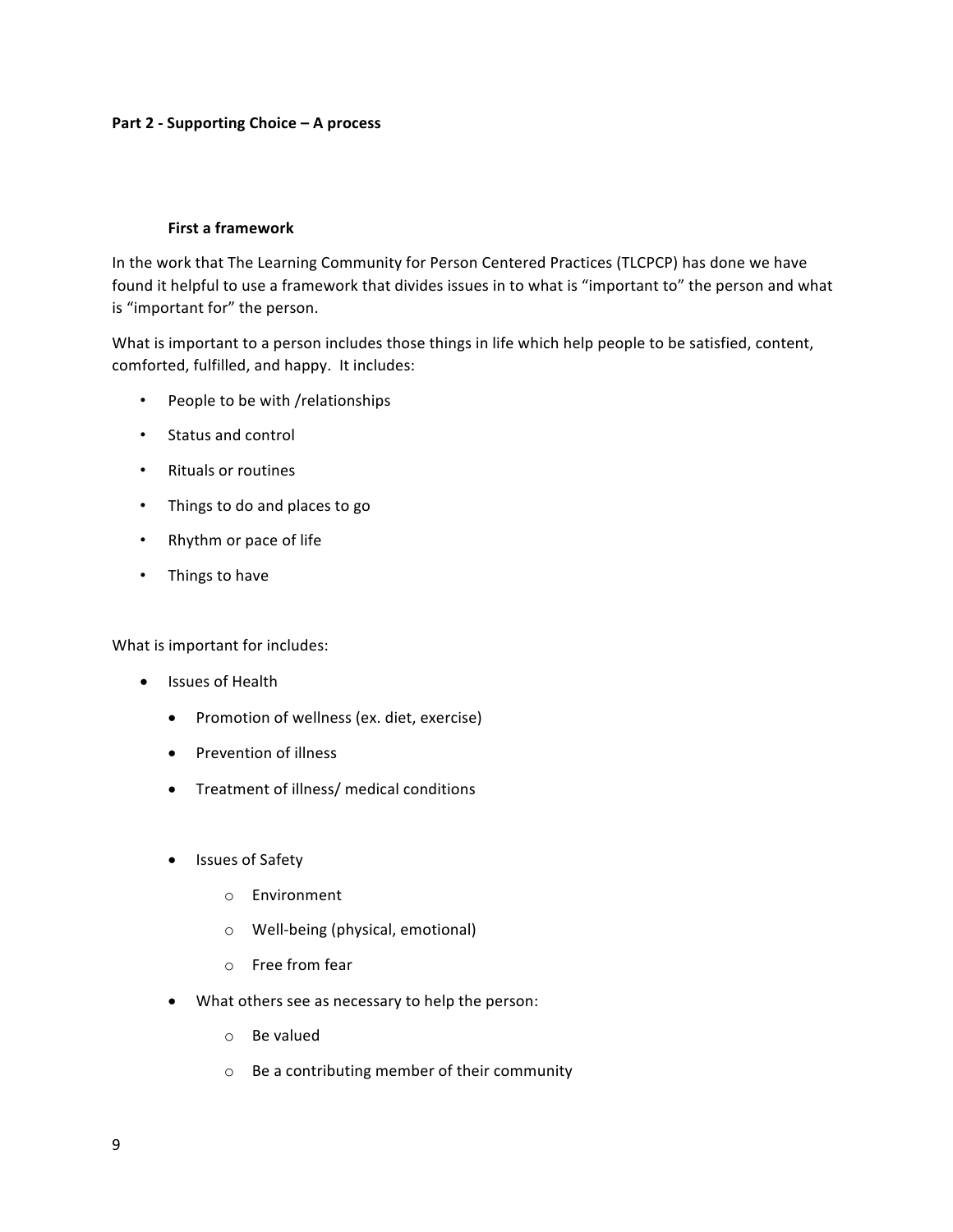#### Learning – discovery, relative importance, and connections

We have found that this framework works well as a focus for learning and describing what matters to each person and separating that from the issues of health, safety, or being valued that may not matter to the person. We have also learned that while this can be a critical part of supporting choice, a discovery process is needed to learn what goes into the framework. Having a set of questions, ways to ask them, and a structure to organize the learning helps people to recognize a broad range of things that matter to them and their relative importance. While the process and framework work with everyone, it is critical for people who have significant disabilities or health conditions. If we are going to engage in supported decision-making, we need to begin with helping the person sort what matters to them from what matters to others.  $37$ 

### The connections between important to and important for

None of us attend to our own issues of health or safety unless there is an aspect that matters to us<sup>38</sup>. Unless there is something that is "important to" that impacts on what is "important for" us we don't address what is important for. The degree that attending to an issue of health and safety impacts on the well being of the person the more important finding the connection is. When we ask people why they stopped smoking we hear people describe issues related to their health but we also hear that they quit for a variety of other reason (e.g. concern for their children; cost; how it made them smell). People who exercise regularly often report their motivations as being how it makes them feel, who they do it with, or the pleasure of competition (even if it is with themselves). They are pleased with the health benefits but for many that is not why they engage in healthy behavior. The only difference between people using long term services and supports and the general population is the degree to which others can (or seek to) exert control over the lives of the people they support. If you want someone to better manage their diabetes, lose weight, exercise, or otherwise voluntarily engage in healthy behaviors there must be a connection to what matters to them that is stronger than the gain they get from the unhealthy behavior. The connection, the motivation, may be directly related to the issue- e.g. those who tell you that they take the medication that reduces the likely-hood of a stroke because a stroke is something that they wish to avoid. Alternately, the connection may be remote. An agency that I worked with discovered that Greg, who didn't like to take important medications, would not take them if you watched, but would take them if you put them out, ignored the medication, and talked sports with him.

#### **Relationships**

Most of us, when asked what is most important to us, will reply with the names of family members and then our closest friends. The "family" may be traditional or constructed, but they are the people who are typically most important to us. Next are close friends. These reciprocal, caring relationships have much to do with our quality of life and create safety in a way that paid relationships cannot. It is relationships that define community.<sup>39</sup> These are largely stable relationships which have evolved over time. Their development required time spent together in valued roles. For people who have lived segregated lives, opportunities to develop relationships beyond family have often been restricted to other people who use services and to those who are paid to support them.<sup>40</sup> For all of us building meaningful, reciprocal relationships with people takes more than presence. We need to get to know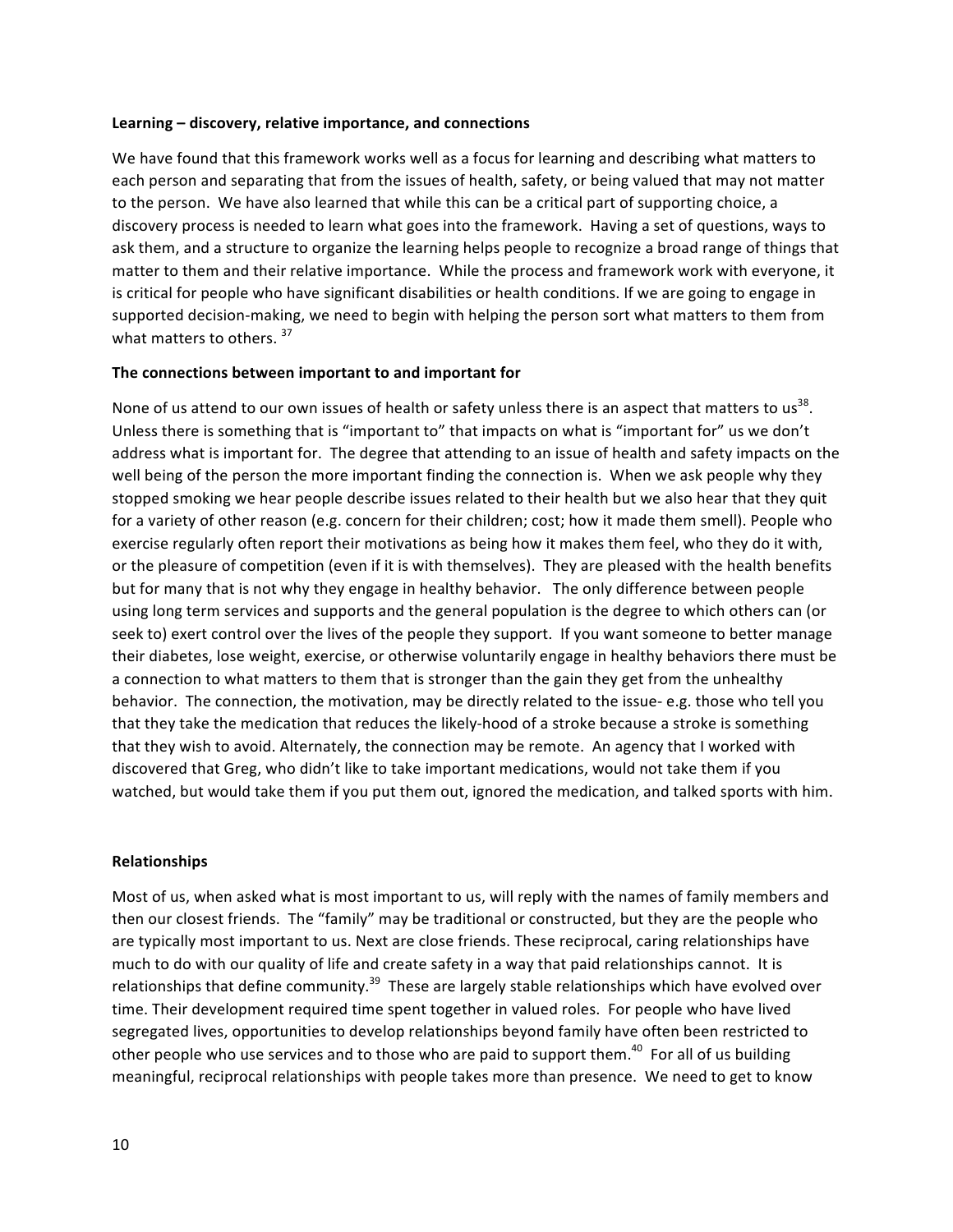and appreciate each other over time. One of the reasons to emphasize employment is the opportunity it presents to develop stable, lasting relationships. $^{41}$ 

For people who rely on paid relationships we also emphasize the importance of matching (and teach how to do it well). People who care about you as a person will do a better job of helping you have what is important to you and keep you safe. When a paid person takes you into the community they will do a better job of introducing you when they already have things that they like and admire about you as a person. 

# **Control**

Choice without control is a road to depression (or aggression). Without control, choice is just a list of preferences. Choice and control are bound together and control has the same boundaries and issues. But control is also something that you can delegate to others.<sup>42</sup> In our relationships, we often tell the other person to choose for both us. How much control we delegate and over what varies from person to person and relationship to relationship. But delegating control is very different from someone taking control. When we accept employment, we accept that our employer has significant control over our work behavior. But within expected boundaries. When what the employer expects is not acceptable we look for other work. Delegating control does not need to be formal but it does need to be specific (control over what), voluntary, and revocable. When people need significant support, those receiving the support want control over how the assistance is given. When others are given responsibility to make decisions for us, we want them to learn our preferences and make the choices that we would make if we had control.

### **Status**

Seeking status is typical human behavior. It can be your place in a "pecking order," being ahead of others.<sup>43</sup> It is often something that makes you proud, that gives you a positive feeling. People routinely compete in activities that have no economic reward where the reward is status. The sense of accomplishment and regard from others. One of the reasons that employment is important is that paid, competitive work confers status<sup>44</sup>. While there are aspects of status that are general (like employment) there are also aspects that are individually defined. What creates status for one person may not be perceived as status for others. It can be the shoes you wear, the car you drive, where you live, or your bowling score.

### **Rituals and routines**

We all have routines and those routines that matter we refer to as rituals. We notice their importance when something happens to disturb them. Their importance varies.<sup>45</sup> Some people find that they are only mildly irritated when a routine is disrupted, others find it very distressing. Moving from one activity to the next often involves a small transition ritual. Changing clothes when we come home from work is an example. When someone is described as "having difficulty with transitions" one of the questions to be asked is whether there is a transition ritual that will help. Where rituals are important they need to be known and honored. Where they cannot be honored we need to know how to help the person cope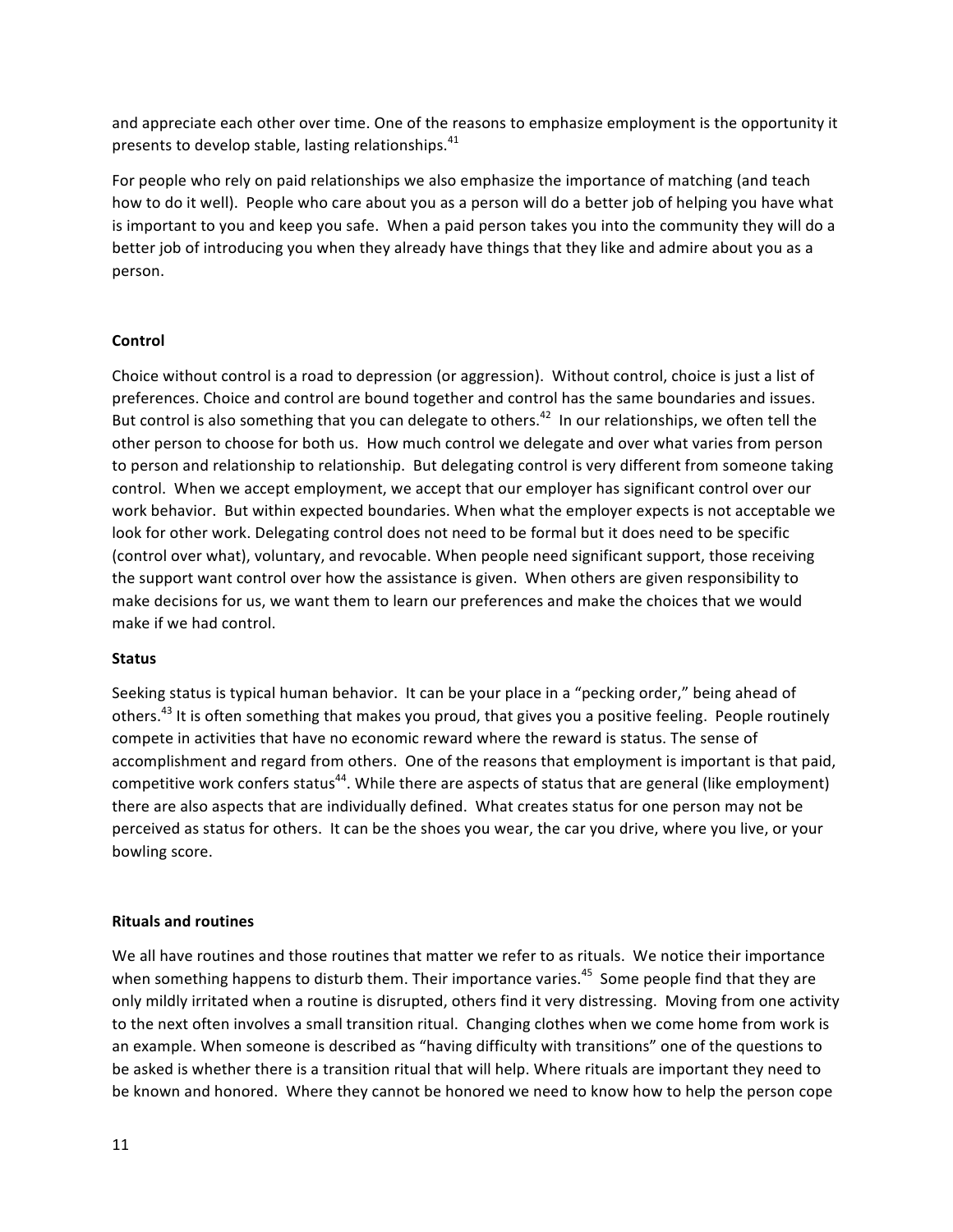and if it happens with any frequency we need to ask why the person is in a setting where a part of what is very important to them is absent.

# **Rhythm and pace**

Most of us have a pace at which we move through life. There are those who hate to be rushed and need a leisurely pace. There are others who want things to happen without what they see as wasted time. There are times when we want things to move slowly and times when we want them to be over as soon as possible. Some people are "night people," others are more motivated and energetic earlier in the day. 

# **Things to do and things to have**

How we spend our time is a one of the critical things that we want to have some control over. What we enjoy doing and what we dislike doing needs to be known and, where others have control, honored.<sup>46</sup> We all have possessions that matter to us. They may be photos of loved ones or photos that document important events in our histories. They may be sea shells that represent a memory of a trip to the beach They may be collections or single objects. They may also represent the status that comes from having a smart phone or fitbit. But whatever they are, we need to know about them especially where people are at risk of losing control over where and how they live.

# How do we help people learn – discovery skills

The categories listed above help people think about what matters, but the learning benefits from structured ways to have conversations. Our approach has been to teach people to use a set of discovery skills to provide that structure. Not every skill is used every time. Knowledge of how to use them, when to use them, and what you can learn through their use is the subject of a 2-day training. The discovery skills we ask people to learn are:

- Relationship map
- Rituals and routines
- Top tips or 2-minute drill
- Good day/bad day

We also expect people to learn skills that help keep learning alive. These are:

- Working/Makes Sense Doesn't work/Doesn't Make Sense
- The  $4 + 1$  questions
- The Learning Log

Describing these in any detail is beyond the scope of this essay and the reader is invited to learn more about them by going to www.tlcpcp.com or www.sdaus.com. Descriptions are also on youtube (do a search using the authors name).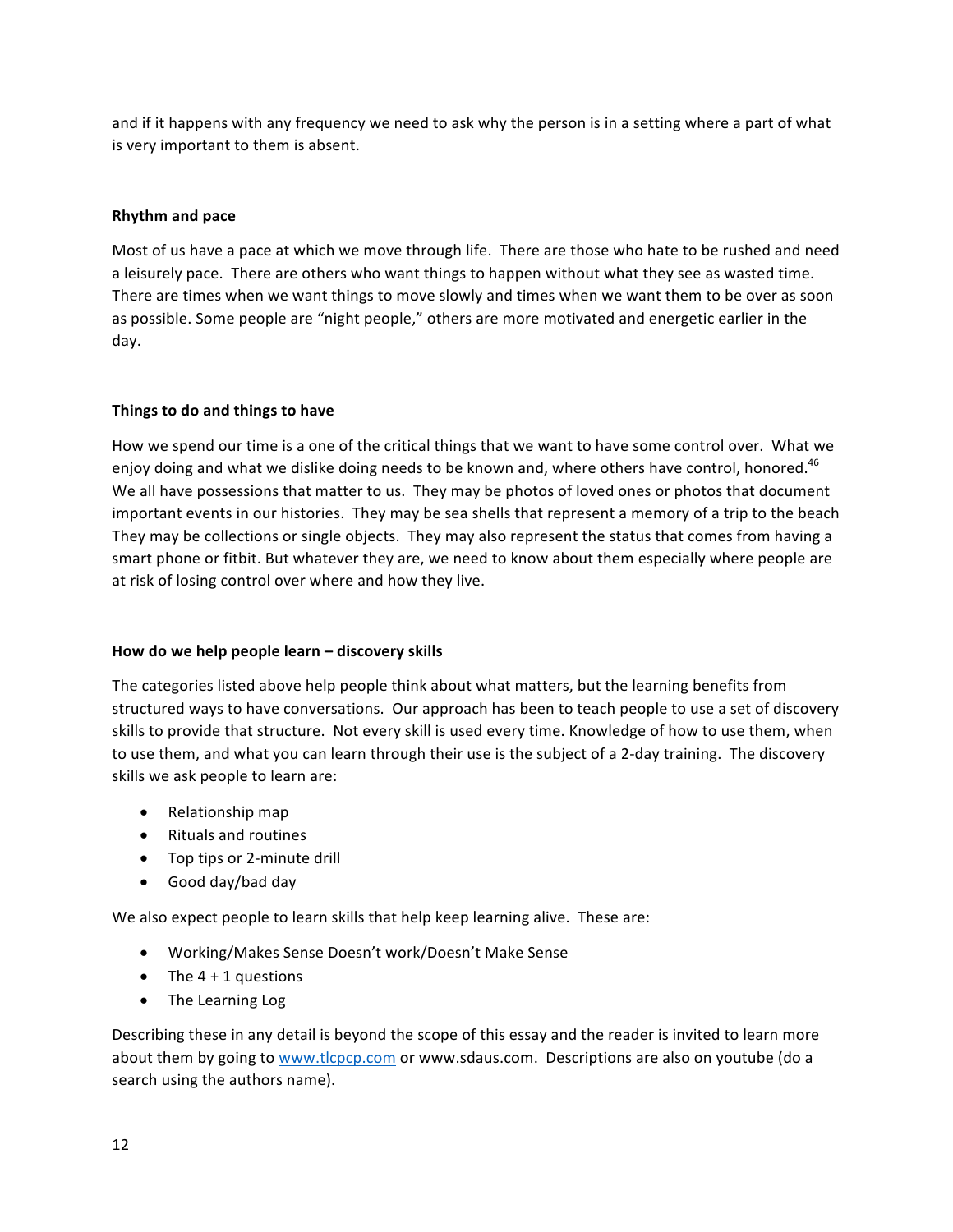### Who to learn from – who to talk to, who to listen to

The person is the primary contributor to the learning that underlies informed choice and the final decision maker. But when we are developing a plan, the person is rarely the sole contributor<sup>47</sup>. We always learn from the person and have the person control as much of what is in the plan as is possible. However, other people are expected to contribute and the more significant the disability or condition, the greater dependence on others. The question then arises as to who else to learn from. A standard answer for many people using services is "the team". These are the people who are assigned the responsibility for providing the services and it is reasonable for them to have input. While they are expected to provide good support, they may or may not have the information needed to support informed choice. Our experience has taught us that only those with a personal connection are good informants regarding what is important to the person and how to support them in a way that accounts for both what is important to and what is important for. There is rarely a list of who these people with personal connections are. But it is easy to find them. We ask the person who she or he feels close to and do this using the relationship map. Where the person cannot complete it, we ask some of those who spend the most time with the person to complete it (preferably we have 2 people complete it separately and then compare and reconcile). Those who are closest to the person are then asked a simple set of questions:

- What do you like, admire, and/or appreciate about the person?
- How long have you known the person?
- How much time do you spend with the person?

The answers to these questions clearly indicate if there is a personal as well as a paid relationship and help give the plan developer an idea of what aspects of the life of the person would have knowledge about. The answers to what they like and admire give the information to be used in the person's introduction. 

# **What people read first matters – the trap of confirmation bias**

It is not just what we have learned but it is also how we share the learning. We must present the information in a way that does not reinforce assumptions about people with disability labels, does not reinforce what is referred to as confirmation bias<sup>48</sup>. (The tendency to search for, interpret, favor, and recall information in a way that confirms one's preexisting beliefs.) People with disabilities and older adults are often introduced by a document  $-$  a plan, a history, a summary. Nearly all begin with the disability and level of function, what the person can and cannot do<sup>49</sup>. Presenting this information albeit important - first reinforces the perception of someone who cannot make choices, who needs others to decide.<sup>50</sup>

If we think about how we introduce one friend to another, we share our positive impressions – with a focus on those that the other person might appreciate. If we consider how we are taught to develop resumes, we emphasize strengths and relevant positive experiences. Those of us who are asked to develop biographies learn that we are being asked to describe why someone might want to listen to us or read what we have written – there is no expectation for us to list our challenges.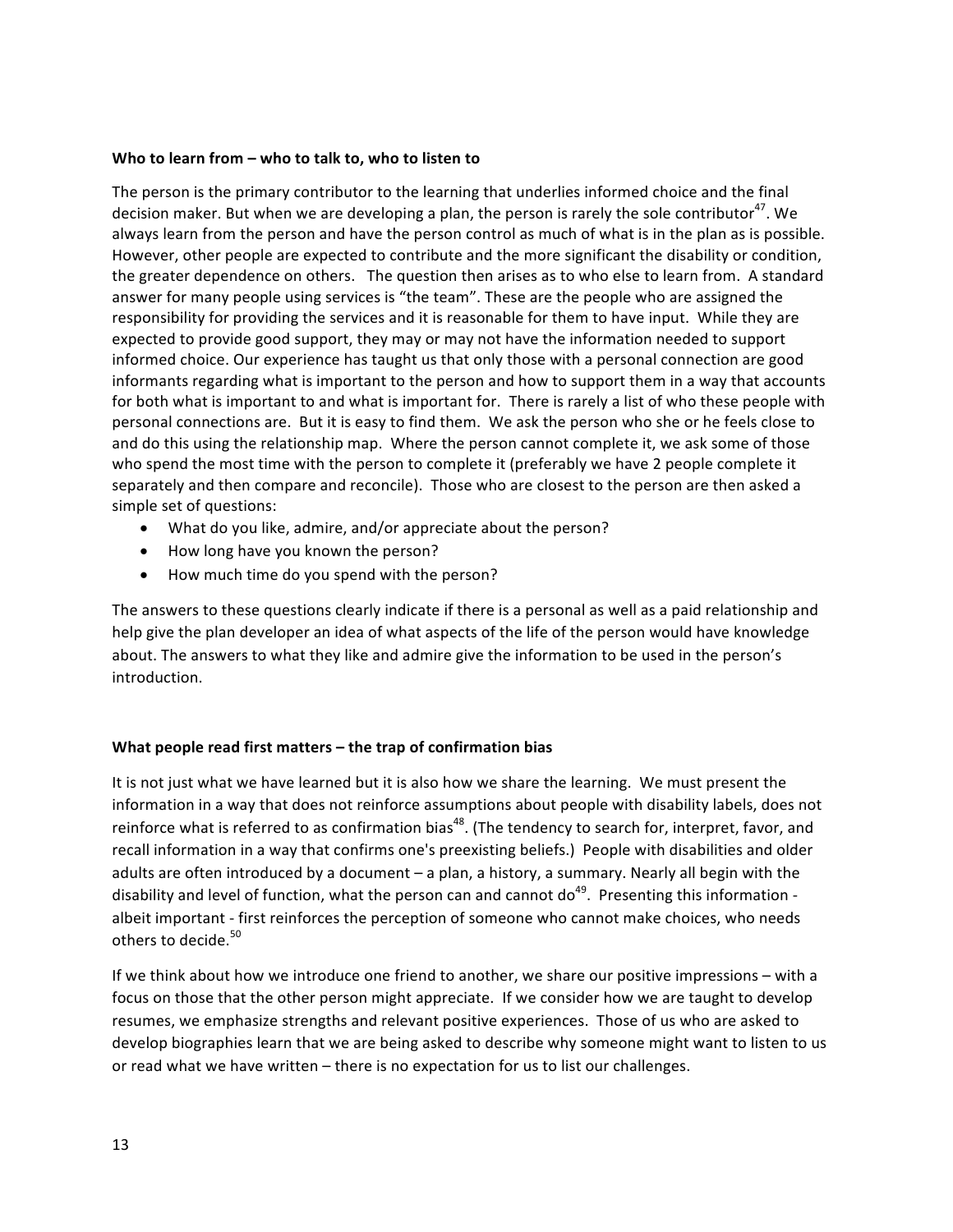This is not to suggest or imply that disability issues are not listed or that challenges in support are glossed over. The issue is when the disability issues should appear (and how they are described). We strongly suggest that the order be:

- What others like, admire, or appreciate (a positive introduction)
- $\bullet$  What is important to the person
- How to best support the person to have a balance between what is important to and what is important for
- Demographics and diagnostic labels as needed
- Outcomes and actions needed to achieve them

### The trap of the "happy plan" or choice is not an excuse

Presenting what we like and admire about the person first and then describing what is important to the person does not mean that challenges or issues are ignored or glossed over. Ignoring or distorting the issues and challenges that the person has does a disservice to the person. One plan said the person "puts things away for a rainy day" when the issue was that she would take and hide things that belonged to her housemates. This positive distortion was far from helpful for her when she was moving to a new house. Her housemates began their relationship being angry with her and those that worked in the house felt blind-sided by the behavior. The opportunity to discover why she did this, how to best prevent or cope, and the implications for housemates was lost. Instead the person experienced another failure. 

Choice is not an excuse for inaction. Saying that we can only present positive information in our descriptions goes hand in hand with the myth that being person-centered means that the person can do whatever they want, without regard to consequences. Where the barrier to a desired life is a behavior, where there is a behavior that devalues or causes harm, there is an obligation to understand, help the person manage the behavior, and help the person change. Where the person does have challenging behaviors, respectful and accurate descriptions need to accompany any diagnostic label.

### **Tradeoffs (revisited)**

Informed choice requires that people are making conscious tradeoffs. It is exceedingly rare to make the core choices of where to live, who to live with, what to do with your time, and how to use your resources without having to balance the importance of one thing against another  $51$ . A logical progression would be one where we first reflected on those things that are important to us and their relative importance. Then look at what a reasonable balance between what is important to and what is important for us. Finally, explore the choices we have and seek the combination that comes closest to the what we imagine would be ideal. This rarely happens as described. The actual process is more likely messy and to have different drivers. For example, many people who are looking for work, find the job first and have the location of the job create a set of boundaries on where they will live. People who are looking to emigrate to the US will often seek out those they know, who have already immigrated, and choose to live nearby. They then look for work in that area. Older adults may seek to live in communities with other older adults. People with and without disabilities may find that proximity to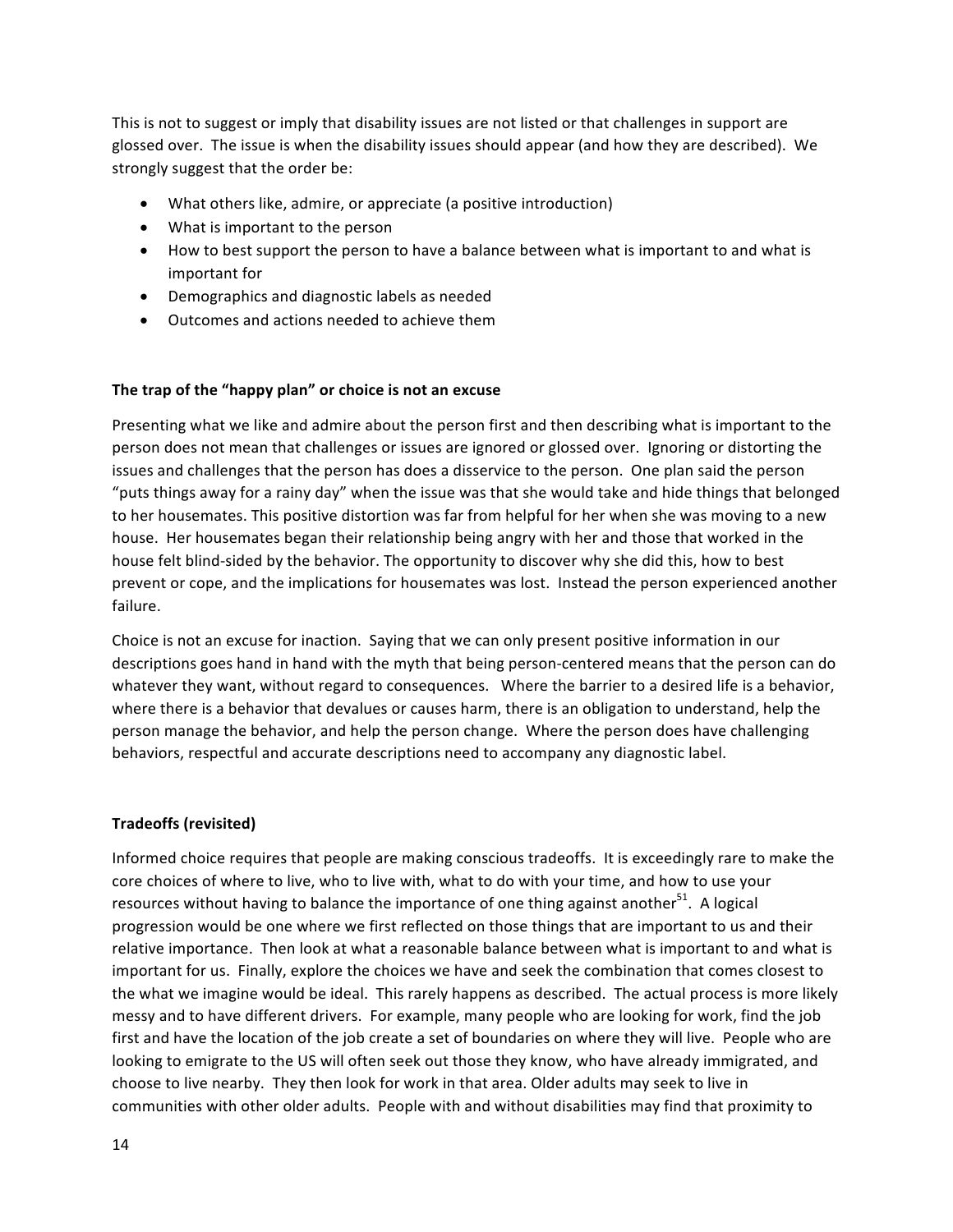family is the most important. Some people may say that access to public transportation is most important. And some will say both. But family may live where there is no public transportation and the tradeoffs must then be weighed.

The process of supporting people in making the tradeoffs that go with informed choice has to take into account the complexity of choice. Then recognition of the responsibility that comes when we have a strong influence on the process and the outcome (as in supported decision making). Or where we have substantial control over the process and the outcome (as where there is guardianship). Where these are present we need to:

- Begin with what we know about what is important to the person
- Engage in a discovery process with the person to learn more
- Work with the person and those they designate to develop a complete "picture" of a desirable life
- $\bullet$  Advocate for what is described
- Continue to advocate when substantial compromise happens because what is available is deficient
- Continue to learn as people have experiences

Also, keep in mind the principles learned by those who study choice. Since people don't choose between things, they "choose between descriptions of things"  $52$ , how those who are supporting choice making describe the options will strongly influence the choice made. There is no change without loss and loss aversion teaches us that people tend to strongly prefer avoiding losses to acquiring gains<sup>53</sup>. Studies have shown that the gain needs to be seen as significantly greater than the loss if people are to choose the gain. And what is perceived as powerfully desirable by one person may be seen as mildly desirable by another. But again, how desirable it will be seen depends, in part, on how it is described and who is advocating for the change. What causes people to agree may be the power of the relationship of to the person advocating or the desire to avoid conflict<sup>54</sup>.

All of this makes it tempting to use a "best interest" standard even when attempting to support the person's choice. Being a neutral party, who is supporting the person to make their own decision, is more difficult than it appears on the surface. But the greater the awareness of the challenges by the person doing the supporting the more likely it will be the person's decision.

# Addressing issues of health and safety – issues of risk

We use the word risk in a way that is similar to our use of the word choice  $-$  a single word that reflects a complex array of issues. As choice and control are intertwined - so are risk and choice. We all have the "right" to make bad choices. Personal development and growth occurs from the learning that comes from making choices – both good and bad. If we "protect" people from making any bad choices, we are unnecessarily restricting liberty and inhibiting growth. If we see supporting choice as an absolute (or as an excuse for inaction) people will be hurt. We must recognize that some risk is part of everyday life for all of us, and efforts to eliminate all risks are both doomed to failure and counterproductive. Some of the efforts to eliminate risk also reflect a fear of liability, a fear that a failure to have a restrictive response will result in being sued. Those who manage risk well, put the fear of litigation aside. They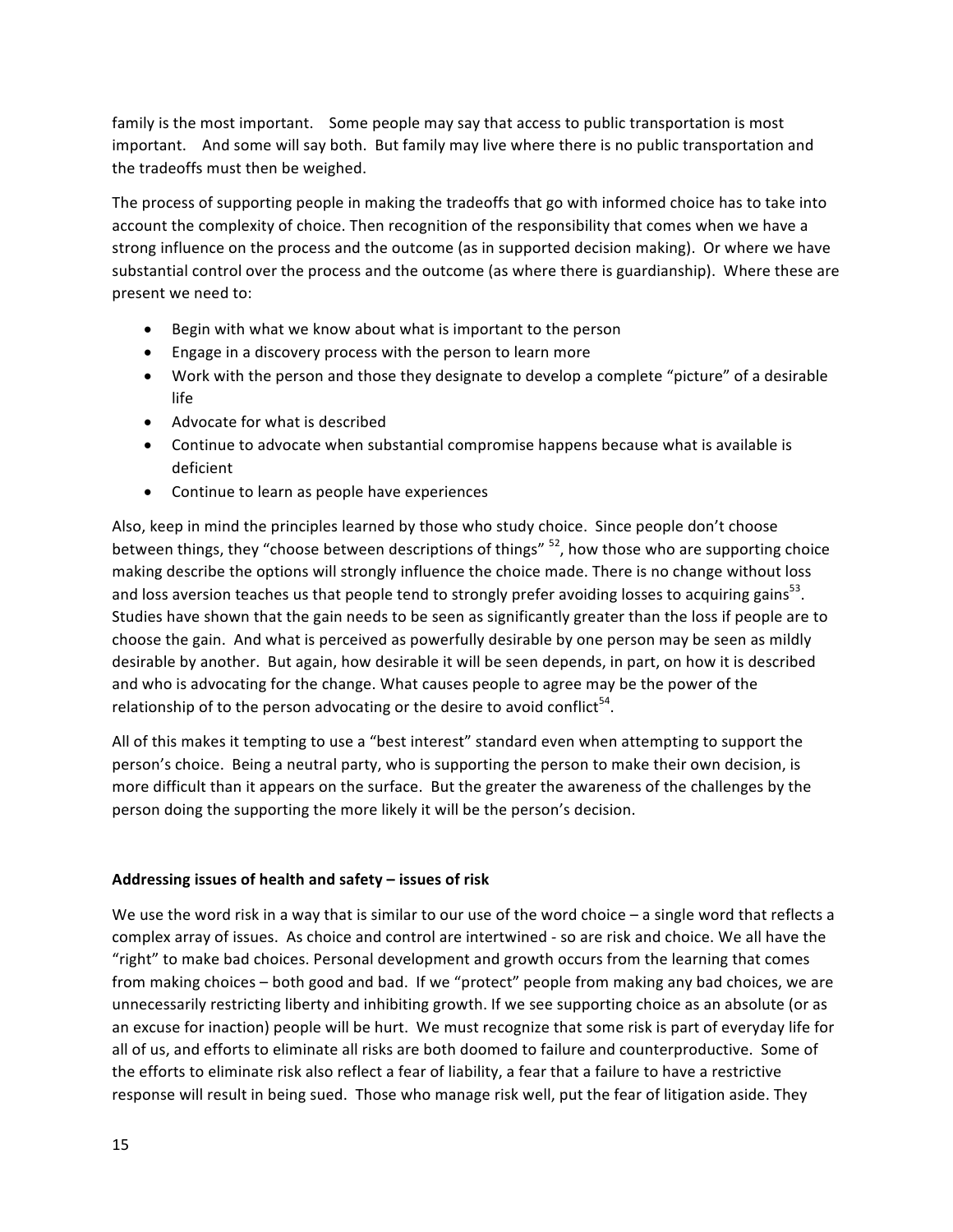recognize that mitigating risk begins with asking questions and seeking the answers. When the person's "choice" creates a risk of harm to themselves or others there is an obligation to respond. Because choice and risk can be in conflict, issues of risk can limit choice<sup>55</sup>. But, there is also an obligation to seek to mitigate the risk with the least restriction of the person's liberty, preferably with no restriction.

Each time we are asked to assess risk we need to ask:

- What is the nature of the risk?
- Why does the person wish to take the risk?
- Is there any gain or learning that might arise from the risk?
- Are there ways to support the person that provides the gain or learning while mitigating the risk?

Then -

• What should our response be?

Exploring these questions in the detail they require is beyond the scope of this paper and is being developed in another paper. But many of the risks that raise concerns reflect that the "important to/important for" framework is not being used. Where the ideas and reflections that have been raised in this paper have not been addressed: where people do not have positive control, where things that need to be absent are present, where the connection between important for and important to is ignored – risk is likely to be present<sup>56</sup> and can be mitigated by changing the environment<sup>57</sup>.

# **Conclusion**

Choice and control are the foundation of the system we are seeking for those who use long term supports and services<sup>58</sup>. But they are simple labels for complex issues. Effectively supporting informed choice requires an understanding of its challenges and nuances. We need to support people in having positive control while recognizing that while control can be delegated, the delegation can be revoked. In this paper, I have attempted to give an overview of the complexity and challenges of supporting choice. But it is just that, an overview. I have also outlined the framework for thinking, learning, and decision making developed by the Learning Community for Person Centered Practices. The readers is invited to explore the literature cited in the references and the resources on the Learning Community's and SDA's websites (www.tlcpcp.com and www.sdaus.com) It is my hope that those who manage and work in the LTSSS systems will find this useful in making the changes needed so that people exercise informed choice and have positive control over their lives.

Annapolis, MD

April 2017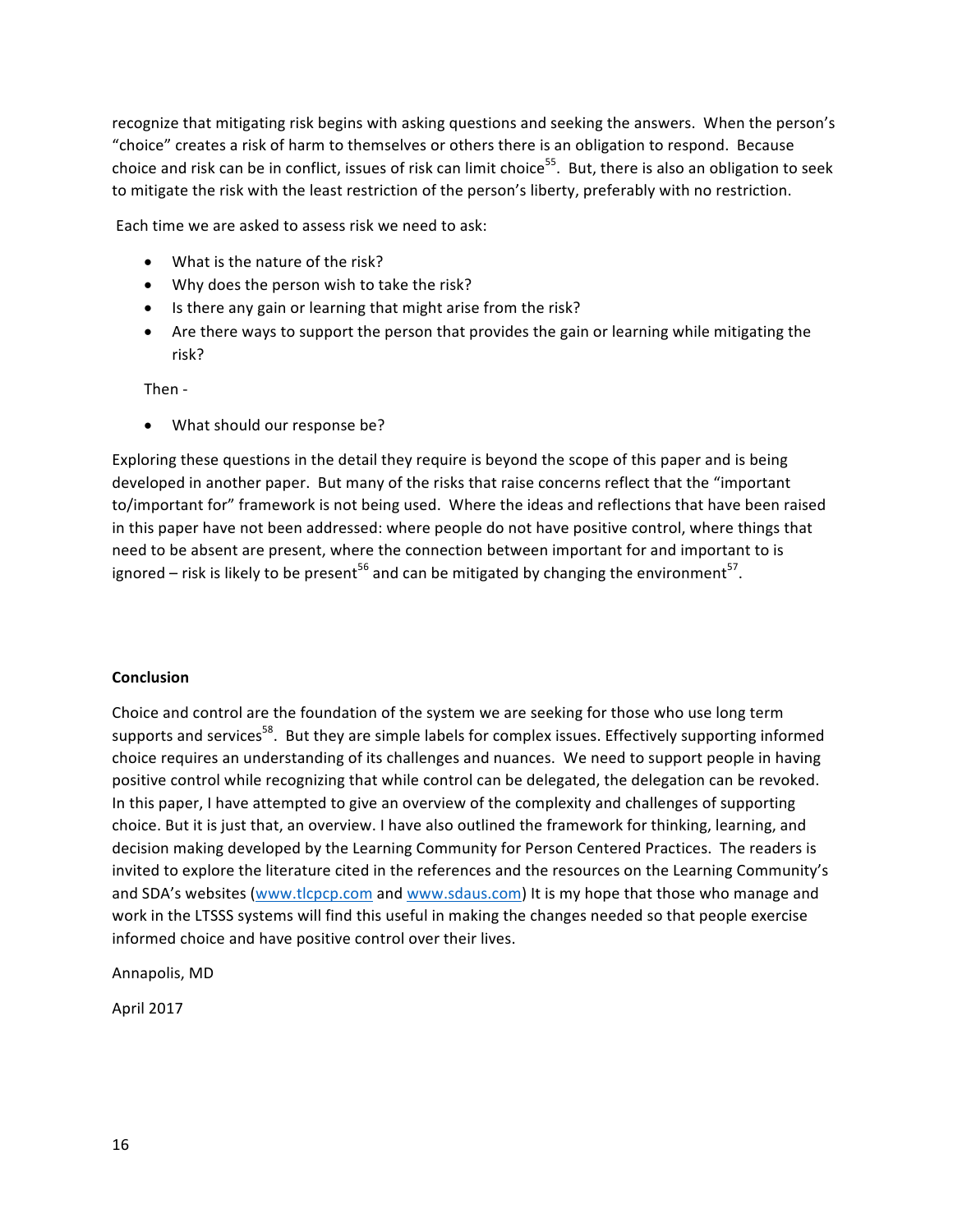#### References

<u> 1989 - Johann Barn, mars ann an t-Amhain an t-Amhain an t-Amhain an t-Amhain an t-Amhain an t-Amhain an t-Amh</u>

 $1$  Milner, A., LaMontagne, A, D., Aitken, Z., Bently, R., & Kavanagh, A. M. (2014). Employment status and mental health among person with and witout a disability: Evidence from an Australian cohort study. *Journal of Epidemiology and Community Health, 68.* DOI:10.1136/jech-2014-204147. 

Findings from this study show that employment had a significant impact on the mental health of people with and without disabilities. However, people with disabilities showed even more decline in mental health with the loss of *employment than people without disabilities.* 

Saunders, S. L., & Nedelec, B. (2013). What works means to people with work disability: A scoping review. *Journal of Occupational Rehabilitation, 24,* 100-110. Findings from this literature review show that research consistently demonstrates that work is a meaningful part of

peoples' lives, across disability type and scope. Specifically, work provides a source of identity, feelings of normality,

- *financial support and socialization.*<br><sup>2</sup> Butterworth, J., Steere, D. E., & Whitney-Thomas, J. (1997). Using person-centered planning to address personal quality of life. In Schalock, R. L., & Siperstein, G. N. (Eds.), *Quality of life volume II: Application to persons with disabilities.* (pp. 5-24). Washington, DC: American Association on Mental Retardation. The authors reviewed different approaches to Person Centered Planning and highlighted the positive outcomes and *focus* on individualized outcomes that comes from Person Centered Planning.
- Claes, C.*,* Van Hove, G.*,* Candevelde, S.*,* van Loon, J.*, &* Schalock, R. *(*2010*).* Person-centered planning: Analysis of research and effectiveness. Journal of Intellectual and Developmental Disabilities, 48, 432-453. This article assesses the effectiveness of person centered planning and highlights the benefits of individualized services on individual outcomes.
- Frampton S., & Guastello S. (2010). Patient-centered care: More than the sum of its parts. American Journal of Nursing, 9, 49-53.

This study was conducted for patients in hospitals, and shows that person (patient) centered practices have significant benefits to health and overall wellbeing.

Holburn, S., & Vietze, P. (Eds.). (2002). Person-centered planning: Research, practice, and future directions. Paul H Brookes Pub Co.

An additional overview of research and practice around Person Centered Planning. This book highlights the benefits of Person Centered Planning on individual outcomes and choice

Robertson, J., Emerson, E., Hatton, C., Elliott, J., McIntosh, B., Swift, P., Krinjen-Kemp, E., Towers, C., Romeo, R., Knapp, M., Sanderson, H., Routledge, M., Oakes, P., & Joyce, T. (2006). Longitudinal analysis of the impact and cost of personcentered planning for people with intellectual disabilities in England. American Journal on Mental Retardation, *111,* 400-416. 

Another overview of impact of Person Centered Planning on individual outcomes, choice and control.<br>Stancliffe, Abery, & Smith. (2000). Personal control and the ecology of community living settings: Beyond living-unit size and type. American Journal on Mental Retardation, 105, 432.

This article operationalizes choice, control and self determination and discusses it in the context of where people

*live.*<br><sup>4</sup> Green, D. (2010). The paradox of self-determination for marginalized individuals. *Social Work and Society International Online Journal, 8.* 

This theoretical paper discusses the constructs of choice and control and the factors that impact, including *environment, cultural values, economy, etc.* 

Tichá R., Lakin K. C, Larson S. A., Stancliffe R. J., Taub S., Engler J., & Moseley C. (2012). Correlates of everyday choice and support-related choice for 8,892 randomly sampled adults with intellectual and developmental disabilities in 19 states. Journal of Intellectual and Developmental Disabilities, 50, 486-504.

Findings from this study show that people are much more likely to exert choice and control over their lives when they live in their own or family homes, meaning environment matters to choice.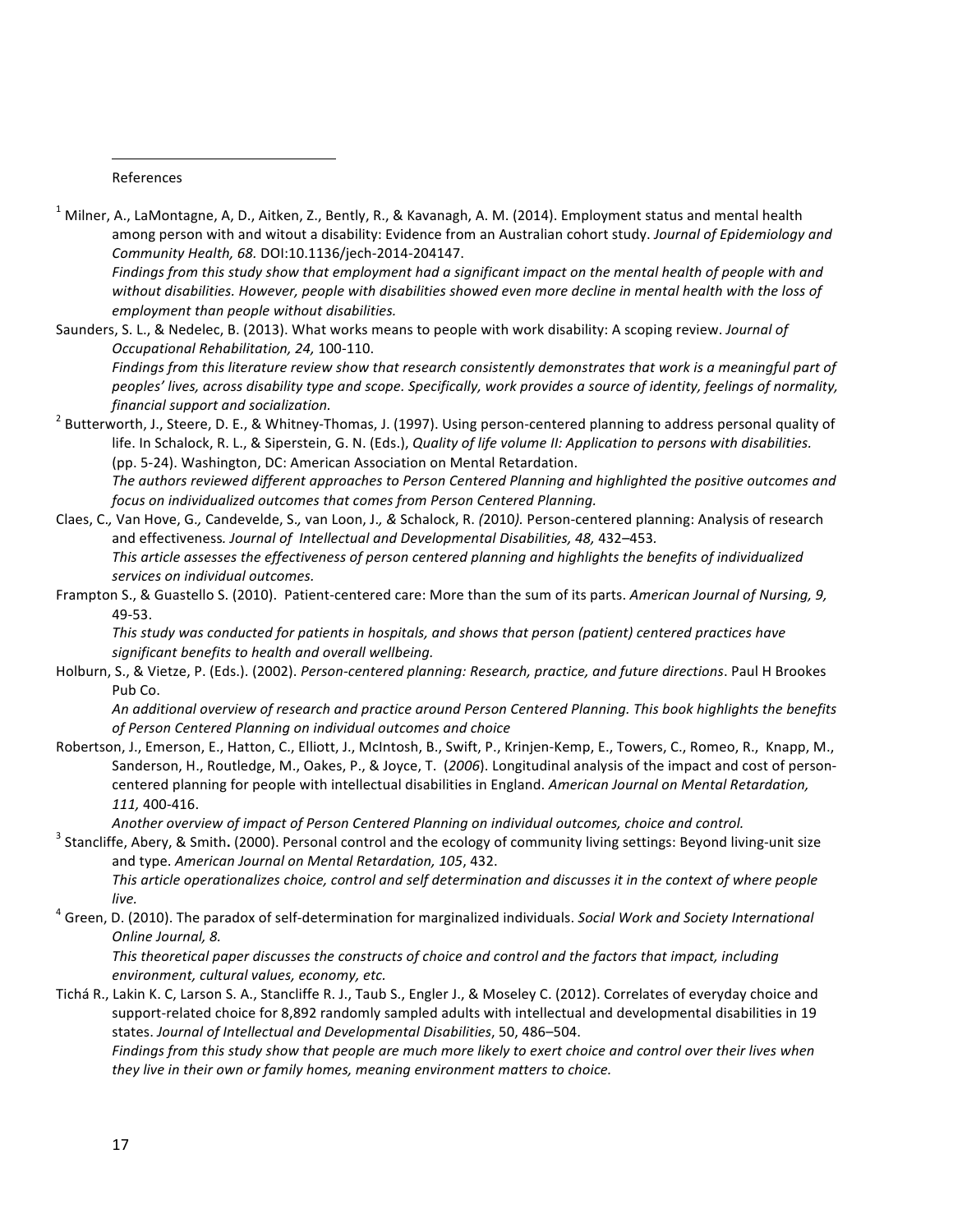- <sup>5</sup> Wehmeyer, M., & Shogren, K. A. (2016). Self-determination and choice. In N. N. Singh (Ed.). *Handbook of evidence-based* practices in intellectual and developmental disabilities. (pp. 561-584). Switzerland: Spring International Publishing. This chapter outlines the benefits of choice and control and methods to ensure self-determination.<br><sup>6</sup> Alper, M. (2017). Giving voice: Mobile communication, disability and inequality. Cambridge, MA: The MIT Press.
- 
- Schall, C. (2010). Positive behavior support: Supporting adults with autism spectrum disorders in the workplace. *Journal of Vocational Rehabilitation, 32,* 109-115.

Findings from this study showed that for many, "behaviors" were generally communication of dissatisfaction with working environment, and that changing the environment often mitigated behaviors.

<u> 1989 - Johann Stoff, fransk politik (f. 1989)</u>

- Glasser, W. (1999). *Choice theory: A new psychology of personal freedom.* New York, NY: Harper Collins. This is a theoretical *book around choice, Glasser posits that all choice is expressed through behavior.*<br><sup>7</sup> Watson, N. (2003). Daily denials: The routinization of oppression and resistance. In S. Riddell & N. Watson (eds.).
- 
- *Disability, culture and identity.* New York, NY: Routledge.<br>
<sup>8</sup> Spencer, N., Devereux, E., Wallace, A., Sundrum, R., Shenoy, M., Bacchus, C., & Logan, S. (2005). Disabling conditions and registration for child abuse and neglect: A population-based study. *Pediatrics*, 116, 609-613. This study found that children with intellectual disabilities are much more likely to be abused than other children (3.4 times more likely to be physically abused and 6.4 times more likely to be sexually abused).
- Van der Kolk, B. (2014). *The body keeps the score: Brain, mind, and body in the healing of trauma.* New York, NY: Penguin Books.<br><sup>9</sup> Harvey, Karyn (2012) Trauma-Informed Behavioral Interventions: What Works and What Doesn't. *American Association on*
- *Intellectual and Developmental Disabilities. Practical advice for supporting people who are trauma survivors*
- Keesler, J. M. (2014). A call for the integration of trauma-informed care among intellectual and developmental disability organizations. *Journal of Policy and Practice in Intellectual Disabilities, 11,* 34-42. The author in this article describes the lack of attention paid to trauma in services and supports for people with *disabilities despite the prevalence of trauma and the known impact on people's lives.*
- Rivard, J. C., McCorkle, D., Duncan, M. E., Pasquale, L. E., Bloom, S. L., & Abramovitz, R. (2004). Implementing a trauma recovery framework for youths in residential treatment. *Child and Adolescent Social Work Journal, 21,* 529-550.
- *This article outlines strategies to support trauma recovery.*<br><sup>10</sup> Williams, V., & Porter, S. (2017). The meaning of "choice and control" for people with intellectual disabilities who are planning their social care and support. Journal of Applies Research in Intellectual Disabilities, 30, 97-108. *Researchers found that people's budgets and dependency on public funding profoundly impacted the choice and control they had in their lives.*
- Hamilton, S., Tew, J., Szymczynska, P., Clewett, N., Manthorpe, J., Larson, J., & Pinfold, V. (2016). Power, choice and control: How do personal budgets affect the experiences of people with mental health problems and their relationships with social workers and other practitioners? *The British Journal of Social Work, 46, 7*19-736.<br><sup>11</sup> Americans with Disabilities Act of 1990, Pub. L. 101–336, 42 U.S.C. 12101 et seq.

- Americans with Disabilities Amendments Act of 2008, Public Law 110-325, 122 Stat. 3553 (2008).
- 
- 

Zimring et al., (2008). Olmstead v. L.C. No. 98-536. 527 U.S. 581, 119 S. Ct. 2176.<br><sup>12</sup> National Guardianship Association. (2013). Standards of Practice, National Guardianship Association.<br><sup>13</sup> Reinders, H. S., Schalock, results: The concept of QOL enhancement. American Journal on Intellectual and Developmental Disabilities, 119, 291-302. 

The article presents a framework for assessing individualized quality of life and highlights the need to look at risk vs. choice and discusses the benefits of person centered planning to get to QOL outcomes.

- Bonardi, A. (2009). The balance between choice and control: Risk management in New Zealand intellectual disability services. Funded project through the lan Axford (New Zealand) Fellowships in Public Policy
- Alaszewksi, H., & Alaszewski, A. (2005). Person centred planning and risk: Challenging the boundaries. In P. Cambridge & S. Carnaby (Eds.). Person centred planning and care management with people with learning disabilities. Philadelphia, PA: Jessica Kingsley Publishers.

Authors describe this as one of the biggest issues for both practitioners and people using services. Successful

- 
- balance can positively impact outcomes for both.<br><sup>14</sup> Baum, W. (2016). *Behaviorism: Behavior, culture and evolution*. (3<sup>rd</sup> ed.). Malden, MA: John Wiley & Sons Inc.<br><sup>15</sup> Bruker, D., Botticello, Al, O'Neill, J, & Kutlik, applications. Journal of Vocational Rehabilitation, 46, 187-194.
	- 18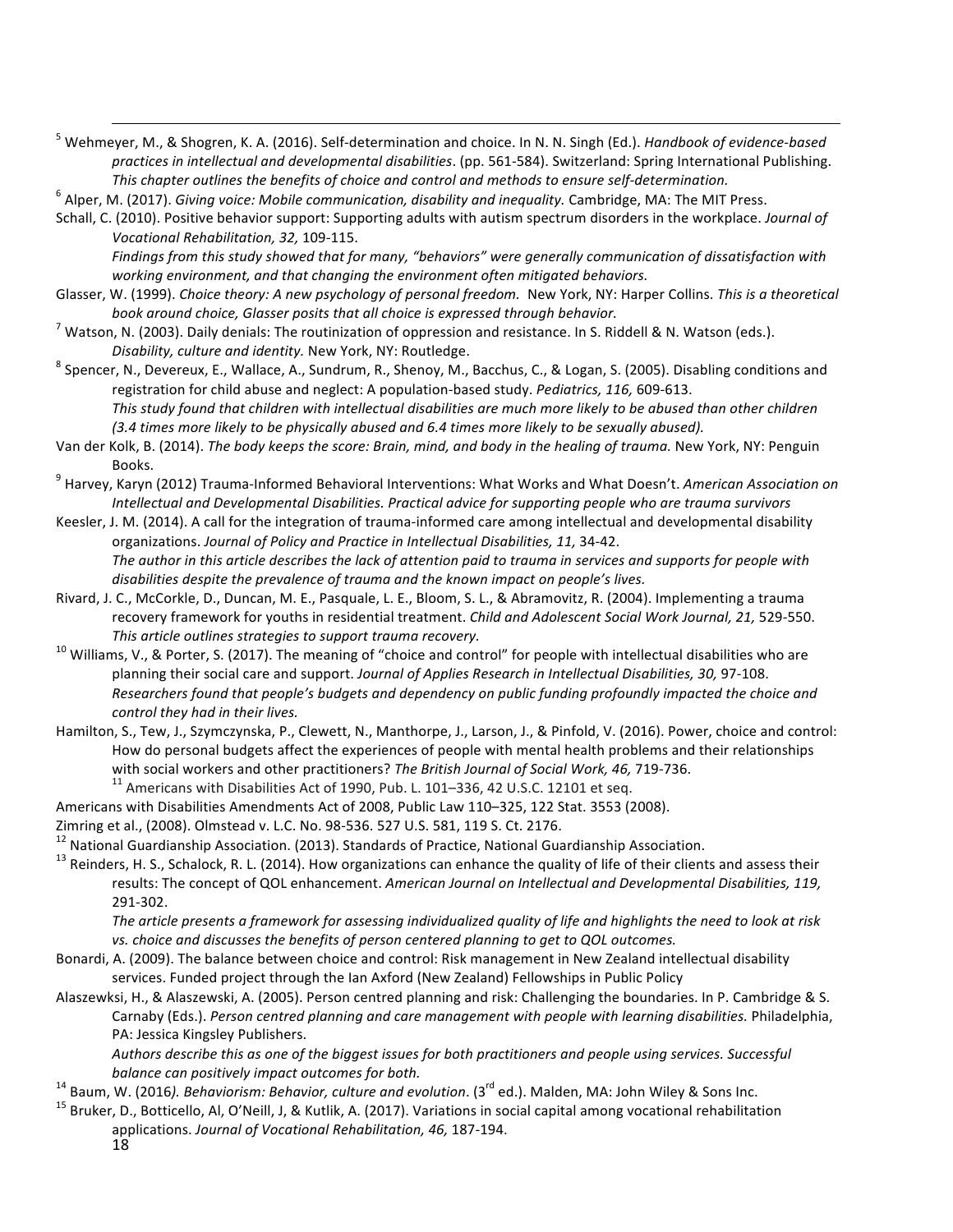<u> 1989 - Johann Stoff, fransk politik (f. 1989)</u> Findings from this study showed that Vocational Rehabilitation applicants who have higher social capital also tend

- *to have higher employment success.* 16 and B., & Sperry, J. L. (2016). Geographic distribution of trauma centers and injury-related mortality in the United States. *Journal of Trauma and Acute Care Surgery, 80, 42-50.* This article provides a concrete example of resource distribution and its consequences.
- Wodtke, G. (2016). Social class and income inequality in the United States: Ownership, authority, and personal income
- distribution from 1980 to 2010. *American Journal of Sociology, 121,* 1375-1415.<br><sup>17</sup> State Plan Home and Community Based Services, 5 Year Period for Waivers, Provider Payment Reassignment, and Home and Community-Based Setting Requirements for Community First Choice and Home and Community-Based
- Services (HCBS) Waivers, 79 Fed. Reg. 2947. (to be codified at 42 C.F.R. Parts 430, 431, 435, 436, 440, 441, 447).<br><sup>18</sup> Williams, V., & Porter, S. (2017). The meaning of "choice and control" for people with intellectual di
- planning their social care and support. Journal of Applies Research in Intellectual Disabilities, 30, 97-108.<br><sup>19</sup> Curryer, B., Stancliffe, R. J., & Dew, A. (2015). Self-determination: Adults with intellectual disability a
- *Journal of Intellectual and Developmental Disability, 40,* 394-399.<br><sup>20</sup> Rose, D., & Rose, J. (2005). Staff in services for people with intellectual disabilities: The impact of stress on attributions of
- challenging behavior. *Journal of Intellectual Disability Research, 49,* 827-838.<br><sup>21</sup> Reynolds. M. C., Gotto, G. S., Arnold, C., Boehm, T. L., Magana, S., Dinora, P., Fay M. L., & Shaffert, R. (2015). National goals for supporting families across the lifecourse. *Inclusion*, 3, 260-266.

This article discusses specific support goals to ensure that people have quality lives across the life course.

Reynolds, M. C., Birzer, M., St John, J., Wells, N., Anderson, B., et al. (2015). Family leaders and workforce leadership development. Maternal and Child Health Journal, 19, 252-256.

- *Discussion of life course trajectory in relation to formal and informal supports*<br><sup>22</sup> Rojewski, J. W., Lee, I. H., & Gregg, N. (2013). Causal effects of inclusion on postsecondary education outcomes of individuals with high-incidence disabilities. *Journal of Disability Policy Studies, 25.* Findings from this study show that inclusion in the classroom significantly benefits students with disabilities, specifically their post secondary outcomes.
- Blackorby, J., & Wagner, M. (1996). Longitudinal postschool outcomes of youth with disabilities: Findings from the National
- Longitudinal Transition study. *Exceptional Children, 32, 3*99-413.<br><sup>23</sup> Butterworth, J., Hall, A., Smith, F., Migliore, A. Winsor, J., Timmons, J., & Domin, D. (2011). *StateData: The National Report on Employment Services and Outcomes (2010 data).* Boston: University of Massachusetts, Institute for
- <sup>24</sup> Schwartz, B. (2005). *The paradox of choice: Why more is less*. New York, NY: Harper Perennial.<br><sup>25</sup> National Core Indicators (2017). National Core Indicators Chart Generator. Retrieved from:
- http://www.nationalcoreindicators.org/charts/.

2014/2015 data shows that only 27% of people interviewed chose (on their own) where they live and 30% chose

- *who they live with.*<br><sup>26</sup> Wehmeyer, M., & Shogren, K. A. (2016). Self-determination and choice. In N. N. Singh (Ed.). *Handbook of evidence-based* practices in intellectual and developmental disabilities. (pp. 561-584). Switzerland: Spring International Publishing. This chapter outlines the benefits and obstacles of choice.<br><sup>27</sup> Chavis, D. M., & Lee, K. (2015). What is community anyway?. Stanford Social Innovation Review<br><sup>28</sup> Ben-Moshe, L., & Magana, S. (2014). An introduction to rac
- 
- 
- families of color. *Women, Gender and Families of Color, 2,* 105-114. *<sup>29</sup> Bogenschneider, K. (2014). Family policy matters: How policymaking affects families and what professionals can do* (3<sup>rd</sup>) ed.). New York, NY: Routledge.

In this book, Bogenschneider posits that the United States is founded on ideals of individualism that impact how we

- *approach families and family policy, regardless of the original culture of the family.* <sup>30</sup> Iyenger, S. (2010). *Sheena Iyengar: The art of choosing* [Video file]. Retrieved from:
- http://www.ted.com/talks/sheena\_iyengar\_on\_the\_art\_of\_choosing<br><sup>31</sup> Thaler, R. H., Sunstein, C. R., & Balz, J. P. (2014). Choice architecture. In E Shafir (ed.). *The behavioral foundations of public policy.*

19 *This article describes the concept and applications of choice architecture.* 32 Skov, L. R., Lourenco, S., Hansen, G. L., Mikkelsen, B. E., & Schofield, C. (2012). Choice architecture as a means to change eating behavior in self service settings: A systematic review. Obesity Reviews, 14, 187-196.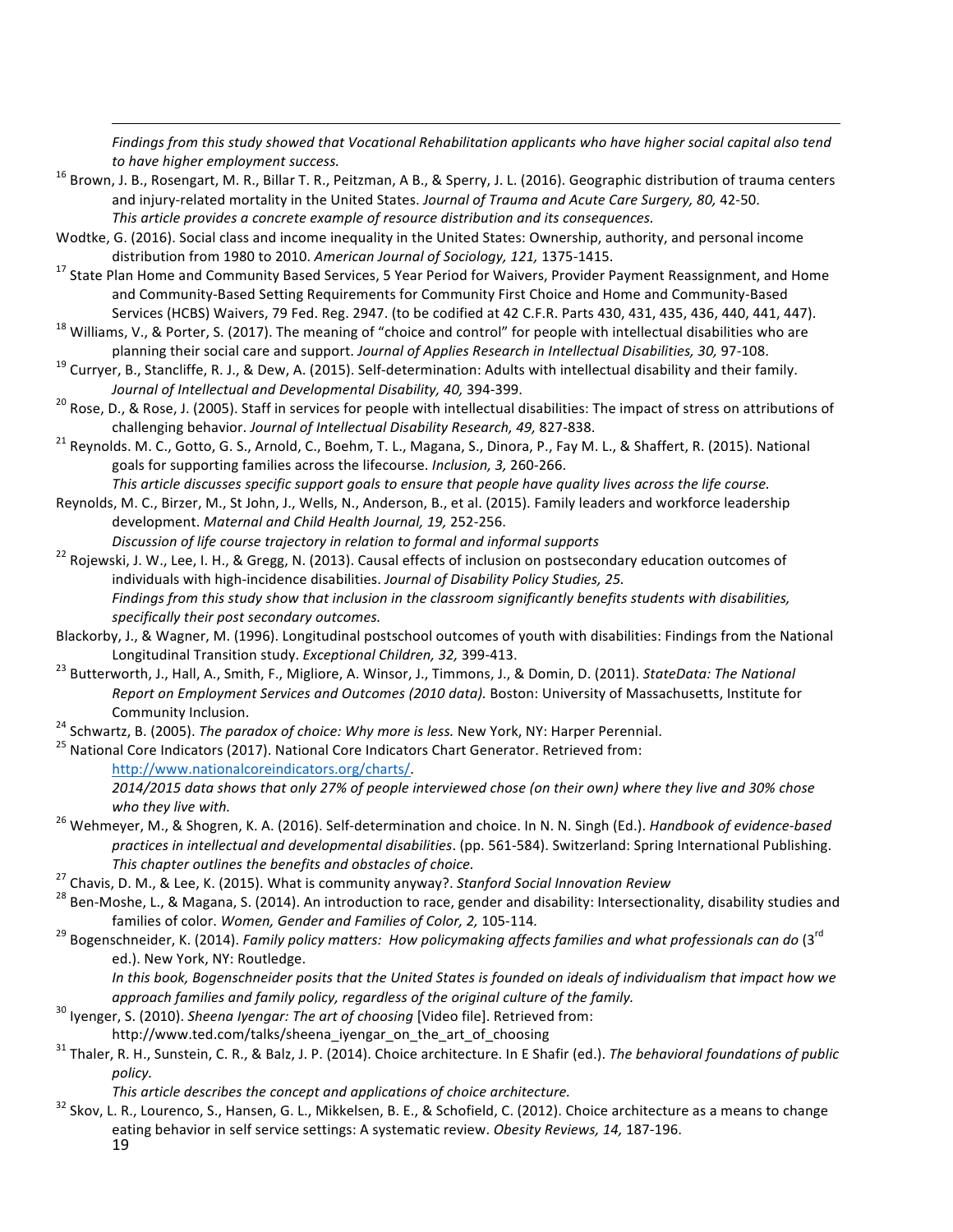*Authors describe how they can manipulate eating habits with choice architecture. Authors describe how they can manipulate eating habits with choice architecture.* 33 Shogren, K. A., Shogren, T. D. 33 Shogren, K. A. Shog Little, & S. J. Lopez (eds). *Development of self-determination through the life course*. Netherlands: Springer. *The authors outline theories of choice and how they apply to principles of self-determination.* <sup>34</sup> E.g. Coallition for Community Choice (2017). Retrieved from: http://coalitionforcommunitychoice.org/.

<u> 1989 - Johann Stoff, fransk politik (f. 1989)</u>

- This group, started by families, promotes segregated housing and support settings as the optimal choice for many *families.*<br><sup>35</sup> Kozma A, Mansell J, Beadle-Brown J. Outcomes in different residential settings for people with intellectual disability: A
- systematic review. American Association on Intellectual and Developmental Disabilities. 2009;114(3):193-222. doi: http://dx.doi.org/10.1352/1944-7558-114.3.193. [PubMed]
- Johnson, K., & Traustadottir, R. (eds). (2005). *Deinstitutionalization and people with intellectual disabilities: In and out of*
- *institutions.* London, England: Jessica Kingsley Publishers.<br><sup>36</sup> Bershadsky, J. (2013). The Importance of Data. *Presentation at the July 2013 Leadership Institute. 2009/2010 NCI data was presented showing the number of people who took a psychotropic medication was*  significantly higher than the number of people who were diagnosed with a mental health disorder and had a *corresponding prescription for psychotropic medication; essentially, service providers were medicating people to*
- *mitigate behaviors.*<br><sup>37</sup> Davidson, G., Kelly, B., Macdonald, G., Rizzo, M., Lombard, L., Abogunrin, O., Clift-Matthews, V., & Martin, A. (2015). Supported decision making: A review of the international literature. *International Journal of Law and Psychiatry*, *38,* 61-67.

Authors outline major research findings regarding Supported Decision Making, including a review of the benefits of supporting people to control their lives.

Kohn, N. A., Blumenthal, J. A., & Campbell, A. T. (2013). Supported decision-making: A viable alternative to guardianship?. Penn State Law Review, 117.

Authors, recognizing the importance of autonomy in decision making explore supported decision making models (and their efficacy) and discuss the use as an alternative to guardianship.

Gooding, P. (2012). Supported decision-making: A rights-based disability concept and its implications for mental health law. *Psychiatry, Psychology and Law, 20.* 

Using the UN CRPD as a framework, the author explores supported decision making in legislation and programs to

*suggest models by which to evaluate successful implementation of SDM.*<br><sup>38</sup> Redish, D. (2013). *The mind within the brain: How we make decisions and how those decisions go wrong.* New York, NY: Oxford University Press.

*The book describes how people prioritize decisions.*<br><sup>39</sup> Carlos, L. S., & Thompson, A. (2016). Moving beyond the limits of disability inclusion: Using the concept of belonging through friendship to improve the outcome of the social model of disability. *International Journal of Social*, Behavioral, Educational, Economic, Business and Industrial Engineering, 10. Authors of this article argue that the current "social model of disability" is incomplete in that it doesn't recognize

*the importance of friendship and belonging in true community inclusion.*<br><sup>40</sup> National Core Indicators (2017). National Core Indicators Chart Generator. Retrieved from: http://www.nationalcoreindicators.org/charts/. 2013/2014 data shows that the more restrictive the residential setting, the fewer number of people have friendships/ relationships with people who are not their family members or paid staff.

- Dimakos, C., Kamenetsky, S., Condeluci, A., Curran, J., Flaherty, P., Fromknecht, J., Howard, M., & Williams, J. (2016). Somewhere to live, something to do, someone to love: Examining levels and sources of social capital among people with disabilities. *Canadian Journal of Disability Studies*, 5. *Findings* from this study showed that people with disabilities generally had less social capital than people without,
- *but those who did have social capital benefited greatly.*<br><sup>41</sup> Langford, C., Lengnick-Hall, M., & Kulkarni, M. (2013). How do social networks influence the employment prospects of people with disabilities?. *Employee Responsibilities and Rights Journal, 25, 295-310.* The authors argue that while employment opportunities can boost relationships and social networks, people with social networks are more likely to become employed as well.
- 20 Lombardi, A., Murray, C., & Kowitt, J. (2014). Social support and academic success for college students with disabilities: Do relationship types matter? Journal of Vocational Rehabilitation, 44, p 1-13.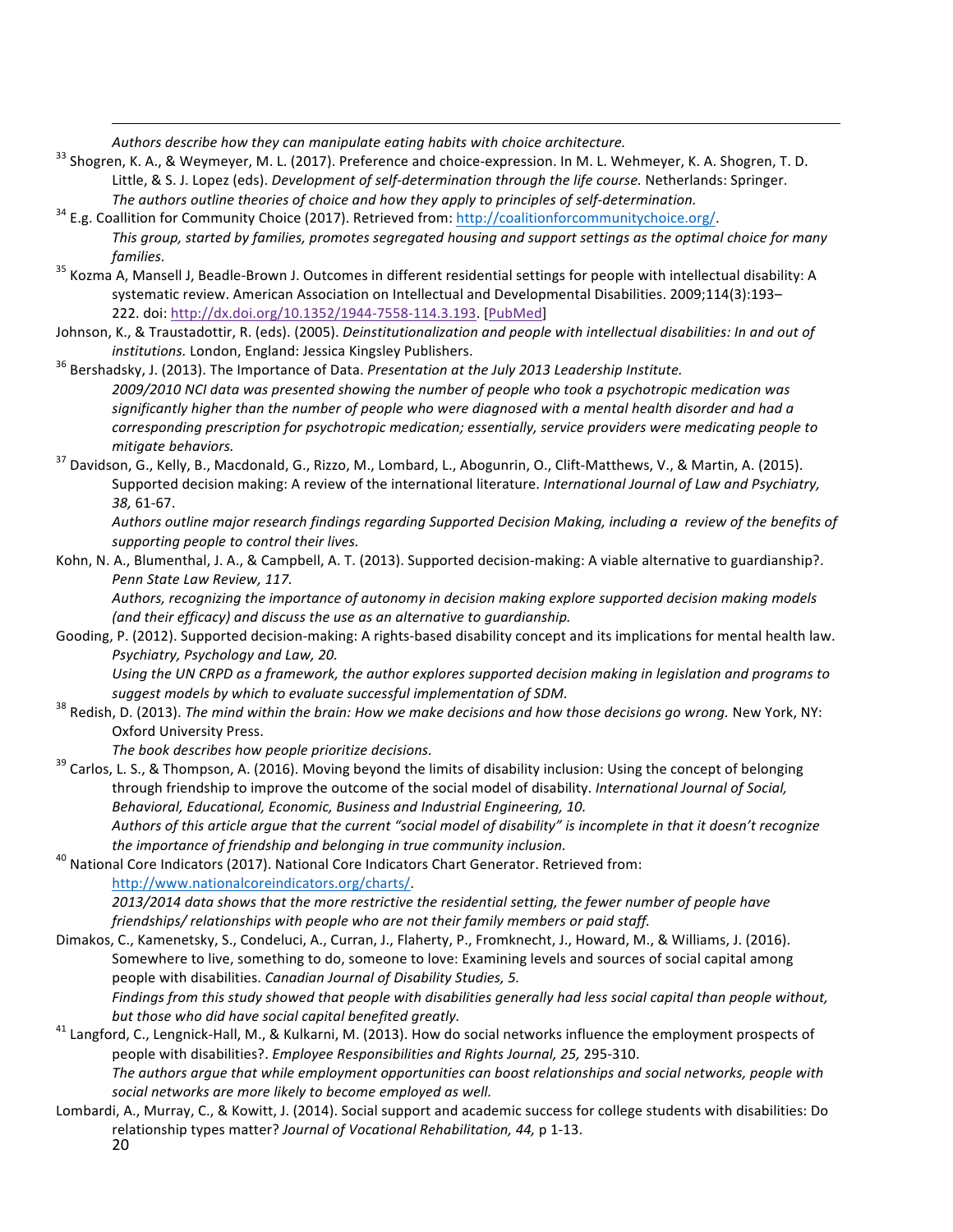*Findings from this study show that having friends with similar interests and connections benefits adults seeking* 

<u> 1989 - Johann Stoff, fransk politik (f. 1989)</u>

- *employment greatly, not just socially, but also in school and on the job.*<br><sup>42</sup> Wallston, K. A. (2001). Conceptualization and operationalization of perceived control. In A. Baum, T. Revenson, & J. E. Singer (Eds.) The handbook of health psychology. Mahwah, NJ: Erlbaum. 49-58. The author argues that there is a difference between choice and control and that having control over ones decisions and environment is central to positive self efficacy.
- Williams, S. (1998). An organizational model of choice: A theoretical analysis differentiating choice, personal control and
- self-determination. *Genetic, Social and General Psychology Monographs, 724,* 465-491.<br><sup>43</sup> Fiske, S. T., Dupree, C. H., Nicolas, G., & Swencionis, J. K. (2016). Status, power and intergroup relations: The personal is the societal. *Current Opinion in Psychology, 11, 44-48*. This literature review discusses status and ranking as means to psychologically distance the self from others. It
- *supports the notion that status seeking is a universal social behavior.* 544 Vassilev, I., Rogers, A., Sanders, C., Cheraghi-Sohi, S., Blickem, C., Brooks, H., Kapadia, D., Reeves, D., Doran, T., & Kennedy, A. (2014). Social status and living with a chronic illness: An exploration of assessment and meaning attributed to work and employment. *Chronic Illness, 10.*
- Stam, K., Sieben, I., Verbakel, E., & de Graaf, P. M. (2015). Employment status and subjective well-being: The role of the
- social norm to work. *Work, Employment and Society, 30.* 45 Crespo, C., Santos, S., Canavarro, M. C., Kielpikowski, M., Pryor, J., & Feres-Carneiro, T. (2013). Family routines and rituals in the context of chronic conditions: A review. *International Journal of Psychology, 48.* Authors reviewed literature focusing on rituals in families with chronic conditions. They found that ritual
- *importance and adherence depended on the chronic condition and family's response. importance and adherence depended on the chronic condition and family's response.* 46Mansell J, Elliott T, Beadle-Brown J, Ashman B, Macd people with intellectual disabilities in residential care. Research in Developmental Disabilities. 2002;23(5):342-352.
- Wehmeyer, M., & Shogren, K. A. (2016). Self-determination and choice. In N. N. Singh (Ed.). *Handbook of evidence-based* practices in intellectual and developmental disabilities. (pp. 561-584). Switzerland: Spring International Publishing. This chapter outlines the benefits of choice and control and methods to ensure self-determination.
- National Core Indicators (2017). National Core Indicators Chart Generator. Retrieved from: http://www.nationalcoreindicators.org/charts/.
- 2014/2015 data shows *that on average,* 52% of people choose their daily schedules and 69% choose how they spend their free time. 2013/2014 data broken down by residential setting shows that the more segregated the *setting, the less people have control over their days and free time.* <br><sup>47</sup> National Core Indicators (2017). National Core Indicators Chart Generator. Retrieved from:
- http://www.nationalcoreindicators.org/charts/. 2014/2015 data shows that 87% of people interviewed "Helped make their service plan." However, there is very
- little information/ research regarding who else is involved and their level of involvement.<br><sup>48</sup> Nickerson, R. (1998). Confirmation bias: A ubiquitous phenomenon in many guises. Review of General Psychology, 2, 175-
- 220. *The author argues that confirmation bias shows up in most of our practices and thoughts.* 49 Dykema-Engblade, A., Stawiski, S. (2003). Employment and retirement concerns for persons with developmental disabilities. In A. F. Rotatori, F E. Obiakor, & S Burkhardt (Eds.) *Advances in special education: Autism and* developmental disabilities: current practices and issues. Bingley, WA: JAI Press. This chapter outlines how confirmation bias negatively impacts people's prospects of getting a job as well as on the
- *job treatment and expectations. job treatment and expectations.* 50 Hendricks, D. (2010). Employment and adults with autism spectrum disorders: Challenges and strategies for success. *Journal of Vocational Rehabilitation, 32,* 125-134. *Findings from this study demonstrate that this is true for people seeking employment: strengths based approaches,*
- *rather than focusing on deficits enhances employment outcomes*  $\frac{51}{100}$  Williams, V., & Porter, S. (2017). The meaning of "choice and control" for people with intellectual disabilities who are planning their social care and support. *Journal of Applies Research in Intellectual Disabilities, 30,* 97-108. *Researchers found that people's budgets and dependency on public funding profoundly impacted the choice and control they had in their lives.*